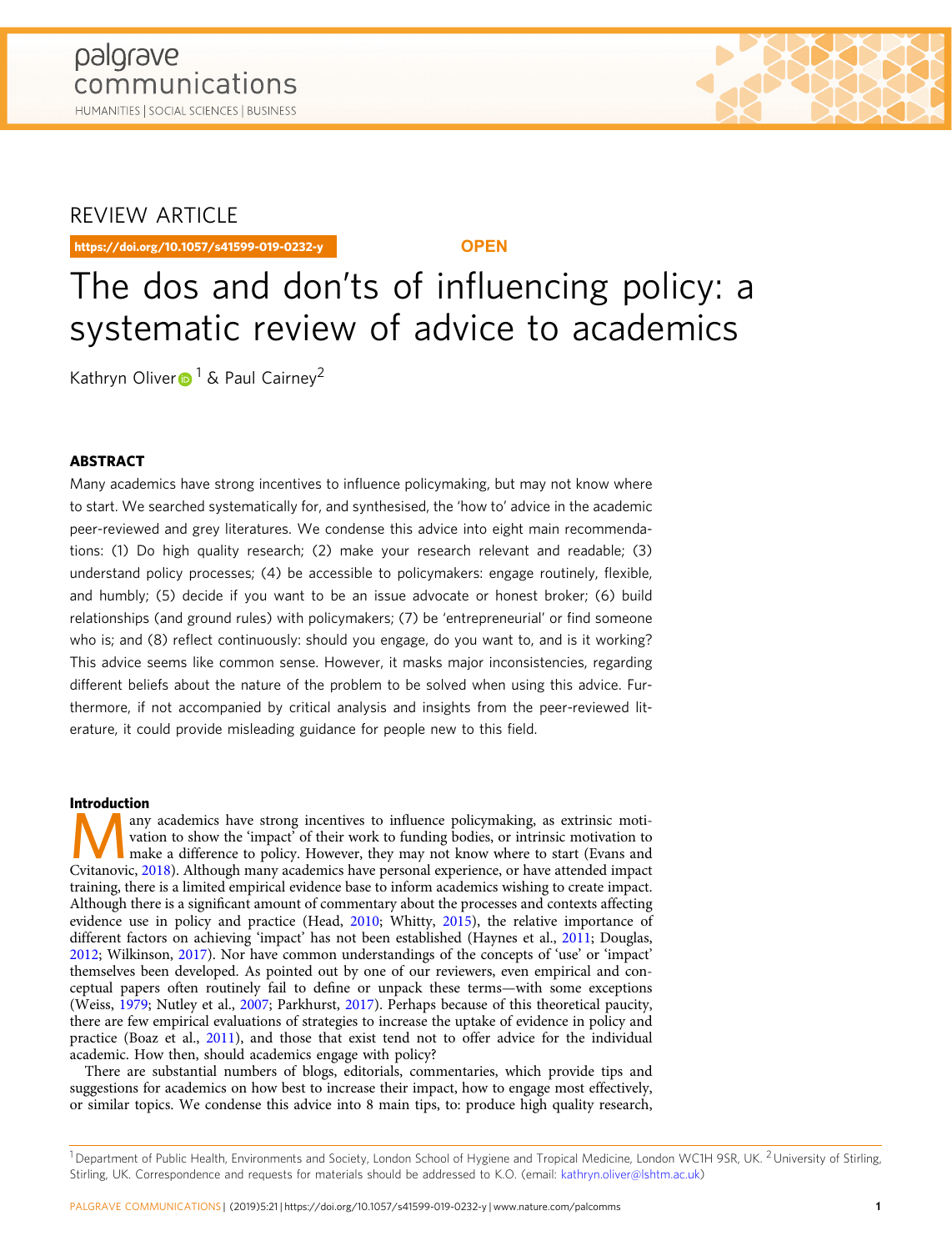make it relevant, understand the policy processes in which you engage, be accessible to policymakers, decide if you want to offer policy advice, build networks, be 'entrepreneurial', and reflect on your activities.

Taken at face value, much of this advice is common sense, perhaps because it is inevitably bland and generic. When we interrogate it in more detail, we identify major inconsistencies in advice regarding: (a) what counts as good evidence, (b) how best to communicate it, (c) what policy engagement is for, (d) if engagement is to frame problems or simply measure them according to an existing frame, (e) how far to go to be useful and influential, (f) if you need and can produce ground rules or trust (g) what entrepreneurial means, and (h) how much choice researchers should have to engage in policymaking or not.

These inconsistencies reflect different beliefs about the nature of the problem to be solved when using this advice, which derive from unresolved debates about the nature and role of science and policy. We focus on three dilemmas that arise from engagement —for example, should you 'co-produce' research and policy and give policy recommendations?—and reflect on wider systemic issues, such as the causes of unequal rewards and punishments for engagement. Perhaps the biggest dilemma reflects the fact that engagement is a career choice, not an event: how far should you go to encourage the use of evidence in policy if you began your career as a researcher? These debates are rehearsed more fully and regularly in the peer-reviewed literature (Hammersley, [2013](#page-8-0); de Leeuw et al., [2008](#page-9-0); Fafard, [2015](#page-8-0); Smith and Stewart, [2015](#page-9-0); Smith and Stewart, [2017;](#page-9-0) Oliver and Faul, [2018\)](#page-9-0), which have spawned narrative reviews of policy theory and systematic reviews of the literature on the 'barriers and facilitators' to the use of evidence in policy. For example, we know from policy studies that policymakers seek ways to act decisively, not produce more evidence until it speaks for itself; and, there is no simple way to link the supply of evidence to its demand in a policymaking system (see Cairney and Kwiatkowski, [2017\)](#page-7-0). We draw on this literature to highlight inconsistencies and weaknesses in the advice offered to academics.

We assess how useful the 'how to' advice is for academics, to what extent the advice reflects the reality of policymaking and evidence use (based on our knowledge of the empirical and theoretical literatures, described more fully in Cairney and Oliver, [2018\)](#page-7-0) and explore the implications of any mismatch between the two. We map and interrogate the 'how to' advice, by comparing it with the empirical and theoretical literature on creating impact, and on the policymaking context more broadly. We use these literatures to highlight key choices and tensions in engaging with policymakers, and signpost more useful, informed advice for academics on when, how, and if to engage with policymakers.

## Methods: a systematic review of the 'how to' literature

Systematic review is a method to synthesise diverse evidence types on a clear defined problem (Petticrew and Roberts, [2008](#page-9-0)). Although most commonly associated with statistical methods to aggregate effect sizes (more accurately called meta-analyses), systematic reviews can be conducted on any body of written evidence, including grey or unpublished literature (Tyndall, [2008\)](#page-10-0). All systematic reviews take steps to be transparent about the decisions made, the methods used to identify relevant evidence, and how this was synthesised to be transparent, replicable and exhaustive (resources allowing) (Gough et al., [2012](#page-8-0)). Primarily they involve clearly defined searches, inclusion and exclusion processes, and a quality assessment/synthesis process.

We searched three major electronic databases (Scopus, Web of Science, Google Scholar) and selected websites (e.g., ODI, Research Fortnight, Wonkhe) and journals (including Evidence and Policy, Policy and Politics, Research Policy), using a combination of terms. Terms such as evidence and impact were tested to search for articles explaining how to better 'use' evidence, or how to create policy 'impact'. After testing, the search was conducted by combining the following terms, tailored to each database: ((evidence or science or scientist or researchers or impact), (help or advi<sup>\*</sup> or tip<sup>\*</sup> or "how to" or relevan<sup>\*</sup>)) policy<sup>\*</sup> OR practic\* OR government\* OR parliament\*). We checked studies on full text where available and added them to a database for data-extraction. We conducted searches between June 30th and August 3rd 2018. We identified studies for data extraction when they covered these areas: Tips for researchers, tips for policymakers, types of useful research / characteristics of useful research, and other factors.

We included academic, policy and grey publications which offered advice to academics or policymakers on how to engage better with each other. We did not include: studies which explored the factors leading to evidence use, general commentaries on the roles of academics, or empirical analyses of the various initiatives, interventions, structures and roles of academics and researchers in policy (unless they offered primary data and tips on how to improve); book reviews; or, news reports. However, we use some of these publications to reflect more broadly on the historical changes to the academic-policy relationship.

We included 86 academic and non-academic publications in this review (see Table 1 for an overview). Although we found reports dating back to the 1950s on how governments and presidents (predominantly UK/US) do or do not use scientific advisors (Marshall, [1980](#page-9-0); Bondi, [1982](#page-7-0); Mayer, [1982;](#page-9-0) Lepkowski, [1984;](#page-9-0) Koshland Jr. et al., [1988](#page-8-0); Sy, [1989](#page-10-0); Krige, [1990](#page-8-0); Srinivasan, [2000\)](#page-9-0) and committees (Sapolsky, [1968](#page-9-0); Wolfle, [1968;](#page-10-0) Editorial, [1972;](#page-8-0) Walsh, [1973;](#page-10-0) Nichols, [1988;](#page-9-0) Young and Jones, [1994;](#page-10-0) Lawler, [1997;](#page-9-0) Masood, [1999](#page-9-0); Morgan et al., [2001](#page-9-0); Oakley et al., [2003;](#page-9-0) Allen et al. [2012\)](#page-7-0). The earliest publication included was from 1971 (Aurum, [1971](#page-7-0)). Thirty-four were published in the last two years, reflecting ever increasing interest in how academics can increase their impact on policy. Although some academic publications are included, we mainly found blogs, letters, and editorials, often in high-impact publications such as Cell, Science, Nature and the Lancet. Many were opinion pieces by people moving between policy officials and academic roles, or blogs by and for early career researchers on how to establish impactful careers.

The advice is very consistent over the last 80 years; and between disciplines as diverse as gerontology, ecology, and economics. As noted in an earlier systematic review, previous studies have identified hundreds of factors which act as barriers to the uptake of evidence in policy (Oliver et al., [2014\)](#page-9-0), albeit

| <b>Table 1 Search results</b> |                |                   |                    |                 |  |  |
|-------------------------------|----------------|-------------------|--------------------|-----------------|--|--|
|                               |                | <b>Identified</b> | <b>FT</b> screened | <b>Included</b> |  |  |
| Identified                    | Google scholar | 500               | 18                 | 18              |  |  |
| studies                       | Scopus         | 612               | 133                | 67              |  |  |
|                               | Web of science | 786               | 97                 | 24              |  |  |
|                               | Wonkhe         | 300               | 12                 | 3               |  |  |
|                               | Handsearching  | 20                | 20                 |                 |  |  |
| Total                         |                |                   | 269                | 120             |  |  |
| Duplicates                    |                |                   |                    | 28              |  |  |
| Not retrievable<br>on FT      |                |                   |                    | 18              |  |  |
| Total included<br>in review   |                |                   |                    | 86              |  |  |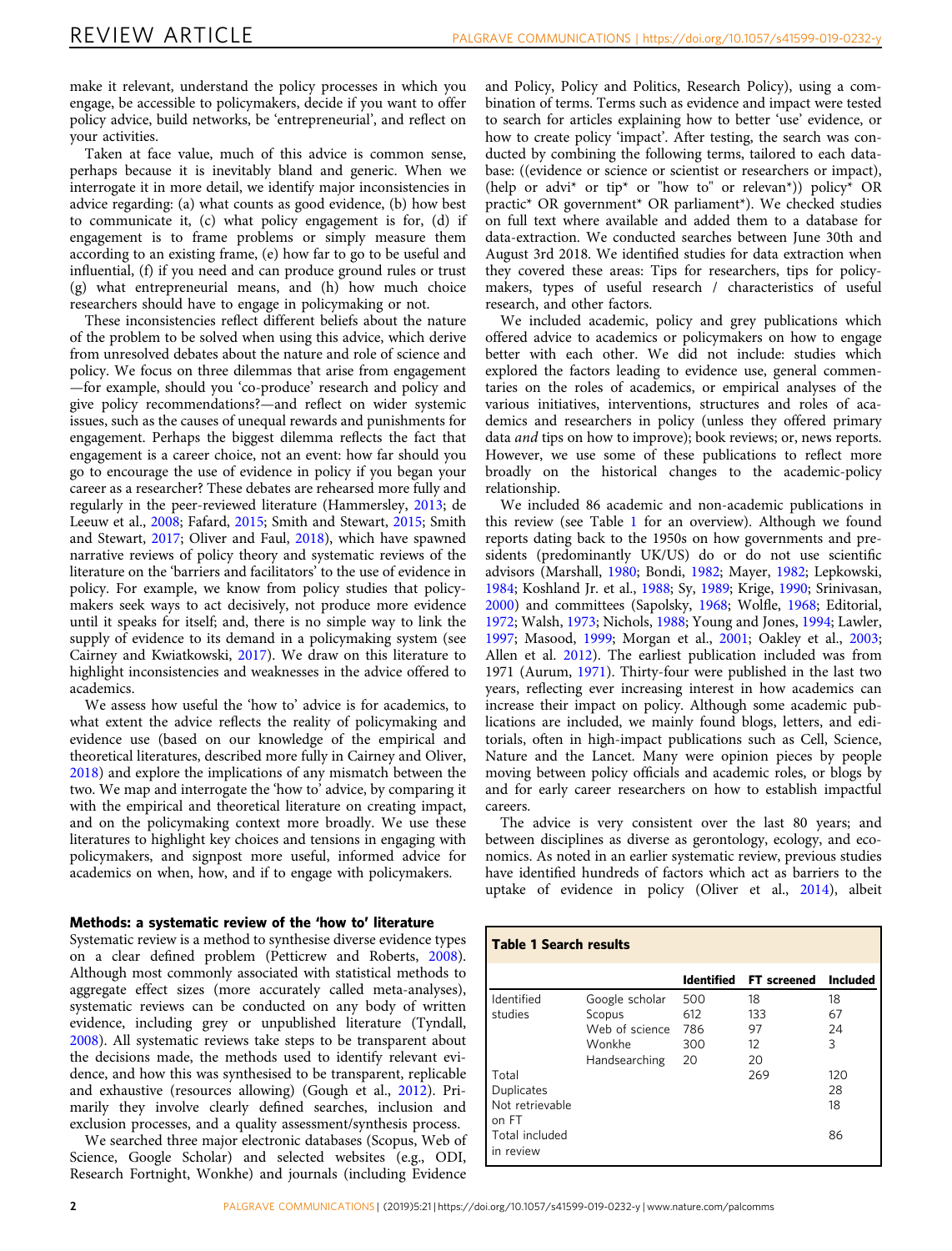unsupported by empirical evidence. Many of the advisory pieces address these barriers, assuming rather than demonstrating that their simple advice will help ease the flow of evidence into policy. The pieces also often cite each other, even to the extent of using the exact phrasing. Therefore, the combination of previous academic reviews with our survey of 'how to' advice reinforces our sense of 'saturation', in which we have identified all of the most relevant advice (available in written form). In our synthesis, using thematic analysis, we condense these tips into 8 main themes. Then, we analyse these tips critically, with reference to wider discussions in the peer-reviewed literature.

# Eight key tips on 'how to influence policy'

Do high quality research. Researchers are advised to conduct high-quality, robust research (Boyd, [2013](#page-7-0); Whitty, [2015](#page-10-0); Docquier, [2017;](#page-7-0) Eisenstein, [2017](#page-8-0)) and provide it in a way that is timely, policy relevant, and easy to understand, but not at the expense of accuracy (Havens, [1992](#page-8-0); Norse, [2005](#page-9-0); Simera et al., [2010;](#page-9-0) Bilotta et al., [2015;](#page-7-0) Kerr et al., [2015](#page-8-0); Olander et al. [2017;](#page-9-0) POST, [2017\)](#page-9-0). Specific research methods, metrics and/or models should be used (Aguinis et al. [2010\)](#page-7-0), with systematic reviews/ evidence synthesis considered particularly useful for policymakers (Lavis et al., [2003](#page-8-0); Sutherland, [2013](#page-9-0); Caird et al., [2015](#page-7-0); Andermann et al., [2016](#page-7-0); Donnelly et al., [2018](#page-8-0); Topp et al., [2018\)](#page-10-0), and often also randomised controlled trials, properly piloted and evaluated (Walley et al., [2018](#page-10-0)). Truly interdisciplinary research is required to identify new perspectives (Chapman et al., [2015;](#page-7-0) Marshall and Cvitanovic, [2017](#page-9-0)) and explore the "practical significance" of research for policy and practice (Aguinis et al. [2010](#page-7-0)). Academics must communicate scientific uncertainty and the strengths and weaknesses of a piece of research (Norse, [2005;](#page-9-0) Aguinis et al., [2010;](#page-7-0) Tyler, [2013](#page-10-0); Game et al., [2015;](#page-8-0) Sutherland and Burgman, [2015](#page-9-0)), and be trained to "estimate probabilities of events, quantities or model parameters" (Sutherland and Burgman, [2015](#page-9-0)). Be 'policy-relevant' (NCCPE, [2018](#page-9-0); Maddox, [1996;](#page-9-0) Green et al., [2009](#page-8-0); Farmer, [2010](#page-8-0); Kerr et al., [2015](#page-8-0); Colglazier, [2016;](#page-7-0) Tesar et al., [2016;](#page-10-0) Echt, [2017b;](#page-8-0) Fleming and Pyenson, [2017;](#page-8-0) Olander et al., [2017;](#page-9-0) POST, [2017](#page-9-0)) (although this is rarely defined). Two exceptions include the advice for research programmes to be embedded within national and regional governmental programmes (Walley et al., [2018\)](#page-10-0) and for researchers to provide policymakers with models estimating the harms and benefits of different policy options (Basbøll, [2018](#page-7-0)) (Topp et al., [2018](#page-10-0)).

Communicate well: make your research relevant and readable. Academics should engage in more effective dissemination, (NCCPE, [2018](#page-9-0); Maddox, [1996](#page-9-0); Green et al., [2009;](#page-8-0) Farmer, [2010;](#page-8-0) Kerr et al., [2015;](#page-8-0) Colglazier, [2016](#page-7-0); Tesar et al., [2016;](#page-10-0) Echt, [2017b;](#page-8-0) Fleming and Pyenson, [2017](#page-8-0); Olander et al. [2017;](#page-9-0) POST, [2017](#page-9-0)), make data public, (Malakoff, [2017\)](#page-9-0), and provide clear summaries and syntheses of problems and solutions (Maybin, [2016](#page-9-0)). Use a range of outputs (social media, blogs, policy briefs), to make sure that policy actors can contact you with follow up questions (POST, [2017\)](#page-9-0) (Parry-Davies and Newell, [2014\)](#page-9-0), and to write for generalist, but not ignorant readers (Hillman, [2016\)](#page-8-0). Avoid jargon but don't over-simplify (Farmer, [2010](#page-8-0); Goodwin, [2013](#page-8-0)); make simple and definitive statements (Brumley, [2014](#page-7-0)), and communicate complexity (Fischoff, [2015](#page-8-0); Marshall and Cvitanovic, [2017](#page-9-0)) (Whitty, [2015\)](#page-10-0).

Some blogs advise academics to use established storytelling techniques to persuade policymakers of a course of action or better communicate scientific ideas. Produce good stories based on emotional appeals or humour to expand and engage your audience (Evans, [2013;](#page-8-0) Fischoff, [2015;](#page-8-0) Docquier, [2017](#page-7-0); Petes and Meyer, [2018\)](#page-9-0). Jones and Crow develop a point-by-point guide to

Understand policy processes, policymaking context, and key actors. Academics are advised to get to know how policy works, and in particular to accept that the normative technocratic ideal of 'evidence-based' policymaking does not reflect the political nature of decision-making (Tyler, [2013](#page-10-0); Echt, [2017a\)](#page-8-0). Policy decisions are ultimately taken by politicians on behalf of constituents, and technological proposals are only ever going to be part of a solution (Eisenstein, [2017](#page-8-0)). Some feel that science should hold a privileged position in policy (Gluckman, [2014;](#page-8-0) Reed and Evely, [2016](#page-9-0)) but many recognise that research is unlikely to translate directly into an off-the-shelf ready-to-wear policy proposal (Tyler, [2013](#page-10-0); Gluckman, [2014;](#page-8-0) Prehn, [2018\)](#page-9-0), and that policy rarely changes overnight (Marshall and Cvitanovic, [2017\)](#page-9-0). Being pragmatic and managing one's expectations about the likely impact of research on policy—which bears little resemblance to the 'policy cycle'—is advised (Sutherland and Burgman, [2015;](#page-9-0) Tyler, [2013\)](#page-10-0).

Second, learn the basics, such as the difference between the role of government and parliament, and between other types of policymakers (Tyler, [2013](#page-10-0)). Note that your policy audience is likely to change on a yearly basis if not more frequently (Hillman, [2016\)](#page-8-0); that they have busy and constrained lives (Lloyd, [2016;](#page-9-0) Docquier, [2017;](#page-7-0) Prehn, [2018\)](#page-9-0) and their own career concerns and pathways (Lloyd, [2016;](#page-9-0) Docquier, [2017](#page-7-0); Prehn, [2018](#page-9-0)). Do not guess what might work; take the time to listen and learn from policy colleagues (Datta, [2018](#page-7-0)).

Third, learn to recognise broader policymaking dynamics, paying particular attention to changing policy priorities (Fischoff, [2015;](#page-8-0) Cairney, [2017](#page-7-0)). Academics are good at placing their work in the context of the academic literature, but also need to situate it in the "political landscape" (Himmrich, [2016\)](#page-8-0). To do so means taking the time to learn what, when, where and who to influence (NCCPE, [2018;](#page-9-0) Marshall and Cvitanovic, [2017;](#page-9-0) Tilley et al., [2017](#page-10-0)) and getting to know audiences (Jones and Crow, [2018](#page-8-0)); learning about, and maximising use of established ways to engage, such as in advisory committees and expert panels (Gluckman, [2014](#page-8-0); Pain, [2014;](#page-9-0) Malakoff, [2017](#page-9-0); Hayes and Wilson, [2018](#page-8-0)) (Pain, [2014](#page-9-0)). Persistance and patience is advised—sticking at it, and changing strategy if it is not working (Graffy, [1999;](#page-8-0) Tilley et al., [2017\)](#page-10-0).

Be 'accessible' to policymakers: engage routinely, flexibly, and humbly. Prehn uses the phrase 'professional friends', which encapsulates vague but popular concepts such as 'build trust' and 'develop good relationships' (Farmer, [2010;](#page-8-0) Kerr et al., [2015;](#page-8-0) Prehn, [2018](#page-9-0)). Building and maintaining long-term relationships takes effort, time and commitment (Goodwin, [2013](#page-8-0); Maybin, [2016\)](#page-9-0), can be easily damaged. It can take time to become established as a "trusted voice" (Goodwin, [2013\)](#page-8-0) and may require a commitment to remaining non-partisan (Morgan et al. [2001](#page-9-0)). Therefore, build routine engagement on authentic relationships, developing a genuine rapport by listening and responding (Goodwin, [2013](#page-8-0); Jo Clift Consulting, [2016](#page-8-0); Petes and Meyer, [2018\)](#page-9-0). Some suggest developing leadership and communication skills, but with reference to listening and learning (Petes and Meyer, [2018;](#page-9-0) Topp et al., [2018](#page-10-0)); Adopting a respectful, helpful, and humble demeanour, recognising that while academics are authorities on the evidence, we may not be the appropriate people to describe or design policy options (Nichols, [1972](#page-9-0); Knottnerus and Tugwell, [2017\)](#page-8-0) (although many disagree (Morgan et al., [2001;](#page-9-0) Morandi, [2009](#page-9-0))). Behave courteously by acting professionally (asking for feedback; responding promptly; following up meetings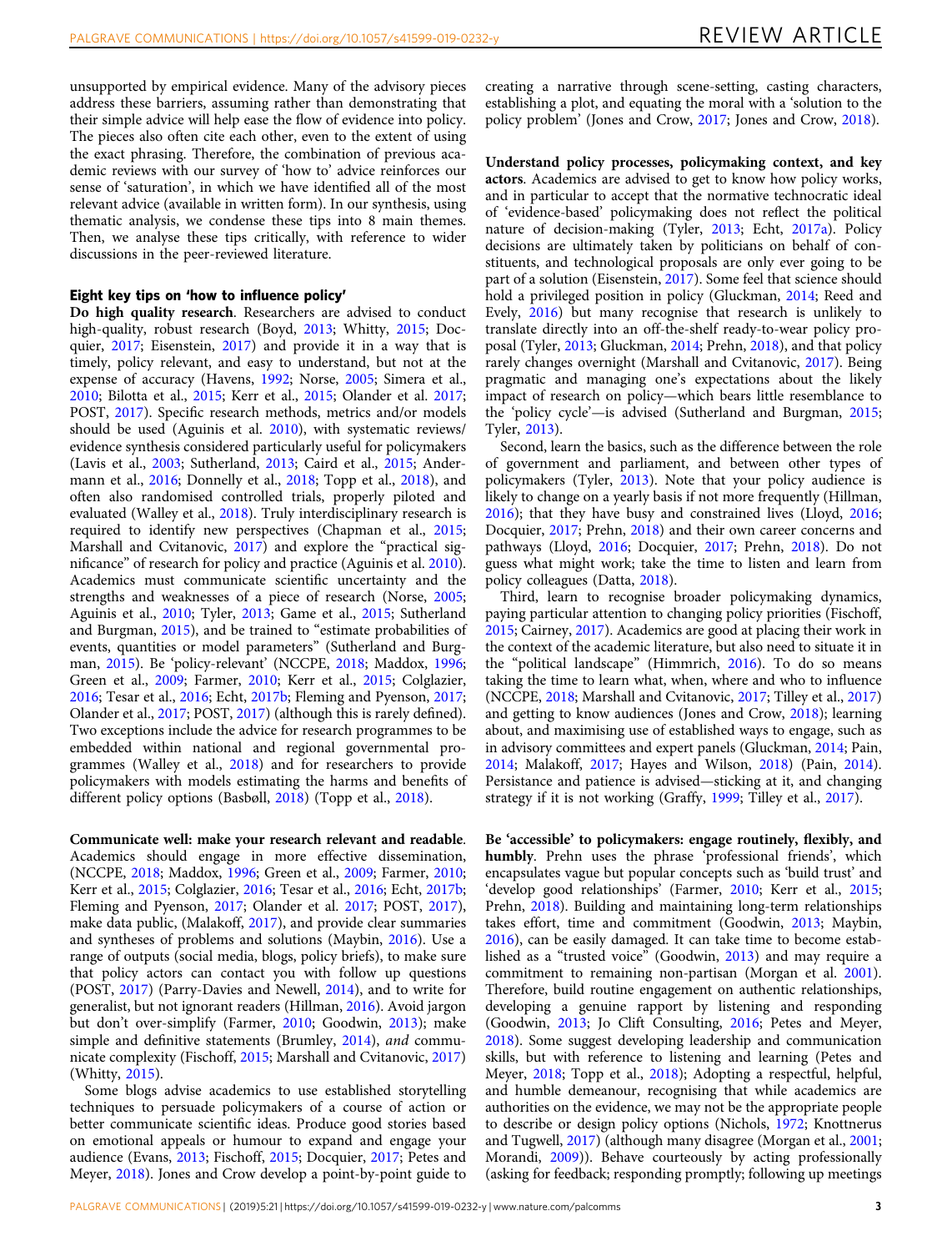and conversations swiftly) (NCCPE, [2018](#page-9-0); Goodwin, [2013](#page-8-0); Jo Clift Consulting, [2016](#page-8-0)). Several commentators also reference the idea of 'two cultures' of policy and research (Shergold, [2011](#page-9-0)), which have their own language, practices and values (Goodwin, [2013\)](#page-8-0). Learning to speak this language would enable researchers to better understand all that is said and unsaid in interactions (Jo Clift Consulting, [2016](#page-8-0)).

Decide if you want to be an 'issue advocate' or 'honest broker'. Reflecting on accessibility should prompt researchers to consider how to draw the line between providing information or recommendations. One possibility is for researchers to simply disseminate their research honestly, clearly, and in a timely fashion, acting as an 'honest broker' of the evidence base (Pielke, [2007\)](#page-9-0). In this mode, other actors may pick up and use evidence to influence policy in a number of ways—shaping the debate, framing issues, problematizing the construction of solutions and issues, explaining the options (Nichols, [1972;](#page-9-0) Knottnerus and Tugwell, [2017\)](#page-8-0)—while researchers seek to remain 'neutral'. Another option is to recommend specific policy options or describe the implications for policy based on their research (Morgan et al., [2001;](#page-9-0) Morandi, [2009\)](#page-9-0), perhaps by storytelling to indicate a preferred course of action (Evans, [2013](#page-8-0); Fischoff, [2015](#page-8-0); Docquier, [2017;](#page-7-0) Petes and Meyer, [2018\)](#page-9-0). However, the boundary between these two options is very difficult to negotiate or identify in practice, particularly since policymakers often value candid judgements and opinions from people they trust, rather than new research (Maybin, [2016](#page-9-0)).

Build relationships (and ground rules) with policymakers. Getting to know policymakers better and building longer term networks (Chapman et al., [2015;](#page-7-0) Evans and Cvitanovic, [2018](#page-8-0)) could give researchers better access to opportunities to shape policy agendas (Colglazier, [2016;](#page-7-0) Lucey et al., [2017;](#page-9-0) Tilley et al., [2017\)](#page-10-0), give themselves more credibility within the policy arena (Prehn, [2018\)](#page-9-0), help researchers to identify the correct policy actors or champions to work with (Echt, [2017a\)](#page-8-0), and provide better insight into policy problems (Chapman et al., [2015](#page-7-0); Colglazier, [2016;](#page-7-0) Lucey et al., [2017](#page-9-0); Tilley et al., [2017\)](#page-10-0). Working with policymakers as early as possible in the process helps develop shared interpretations of the policy problem (Echt, [2017b;](#page-8-0) Tyler, [2017\)](#page-10-0) and agreement on the purpose of research (Shergold, [2011](#page-9-0)). Co-designing, or otherwise doing research-for-policy together is widely held to be morally, ethically, and practically one of the best ways to achieve the elusive goal of getting evidence into policy (Sebba, [2011](#page-9-0); Green, [2016](#page-8-0); Eisenstein, [2017\)](#page-8-0). Engaging publics more generally is also promoted (Chapman et al., [2015](#page-7-0)). Relationship-building activities require major investment and skills, and often go unrecognised (Prehn, [2018](#page-9-0)), but may offer the most likely route to get evidence into policy (Sebba, [2011;](#page-9-0) Green, [2016;](#page-8-0) Eisenstein, [2017\)](#page-8-0). Initially, researchers can use blogs and social media (Brumley, [2014;](#page-7-0) POST, [2017](#page-9-0)) to increase their visibility to the policy community, combined with networking and direct approaches to policy actors (Tyler, [2013](#page-10-0)).

One of the few pieces built on a case study of impact argued that academics should build coalitions of allies, but also engage political opponents, and learn how to fight for their ideas (Coffait, [2017\)](#page-7-0). However, collaboration can also lead to conflict and reputational damage (De Kerckhove et al., [2015](#page-8-0)). Therefore, when possible, academics should produce ground rules acceptable to academics and policymakers. They should be honest and thoughtful about how, when, and why to engage; and recognise the labour and resources required for successful engagement (Boaz et al., [2018](#page-7-0)). Successful engagement may require all parties to agree about processes, including ethics, consent, and

confidentiality, and outputs, including data, intellectual property (De Kerckhove et al., [2015;](#page-8-0) Game et al., [2015;](#page-8-0) Hutchings and Stenseth, [2016](#page-8-0)). The organic development of these networks and contacts takes time and effort, and should be recognised as assets, particularly when offered new contacts by colleagues (Evans and Cvitanovic, [2018;](#page-8-0) Boaz et al., [2018](#page-7-0))

Be 'entrepreneurial' or find someone who is. Much of the 'how to' advice projects an image of a daring, persuasive scientist, comfortable in policy environments and always available when needed (Datta, [2018](#page-7-0)), by using mentors to build networks, or through 'cold calling' (Evans and Cvitanovic, [2018\)](#page-8-0). Some ideas and values need to be fought for if they are to achieve dominance (Coffait, [2017;](#page-7-0) Docquier, [2017\)](#page-7-0), and multiple strategies may be required, from leveraging trust in academics to advocating more generally for evidence based policy (Garrett, [2018](#page-8-0)). Academics are advised to develop "media-savvy" skills (Sebba, [2011](#page-9-0)), learn how to "sell the sizzle"(Farmer, [2010\)](#page-8-0), become able to "convince people who think differently that shared action is possible," (Fischoff, [2015\)](#page-8-0), but also be pragmatic, by identifying real, tangible impacts and delivering them (Reed and Evely, [2016\)](#page-9-0). Such a range of requirements may imply that being constantly available, and becoming part of the scenery, makes it more likely for a researcher to be the person to hand in an hour of need (Goodwin, [2013\)](#page-8-0). Or, it could prompt a researcher to recognise their relative inability to be persuasive, and to hire a 'knowledge broker' to act on their behalf (Marshall and Cvitanovic, [2017](#page-9-0); Quarmby, [2018](#page-9-0)).

Reflect continuously: should you engage, do you want to, and is it working?. Academics may be a good fit in the policy arena if they 'want to be in real world', 'enjoy finding solutions to complex problems' (Echt, [2017a;](#page-8-0) Petes and Meyer, [2018](#page-9-0)), or are driven 'by a passion greater than simply adding another item to your CV' (Burgess, [2005\)](#page-7-0). They should be genuinely motivated to take part in policy engagement, seeing it as a valuable exercise in its own right, as opposed to something instrumental to merely improve the stated impact of research (Goodwin, [2013](#page-8-0)). For example, scientists can "engage more productively in boundary work, which is defined as the ways in which scientists construct, negotiate, and defend the boundary between science and policy" (Rose, [2015\)](#page-9-0). They can converse with policymakers about how science and scientific careers are affected by science policy, as a means of promoting more useful support within government (Pain, [2014\)](#page-9-0). Or, they can use teaching to get students involved at an early stage in their careers, to train a new generation of impact-ready entrepreneurs (Hayes and Wilson, [2018](#page-8-0)). Such a profound requirement of one's time should prompt constant reflection and refinement of practice. It is hard to know what our impact may be or how to sustain it (Reed and Evely, [2016](#page-9-0)). Therefore, academics who wish to engage must learn and reflect on the consequences of their actions (Datta, [2018](#page-7-0); Topp et al., [2018\)](#page-10-0).

The wider literature on the wider policymaking context. Our observation of this advice is that it is rather vague, very broad, and each theme contains a diversity of opinions. We also argue that much of this advice is based on misunderstandings about policy processes, and the roles of researchers and policymakers. We summarise these misunderstandings below (see Table [2](#page-4-0) for an overview), by drawing a wider range of sources such as policy studies literature (Cairney, [2016\)](#page-7-0) and a systematic review of factors influencing evidence use in policy (Oliver et al., [2014\)](#page-9-0), to identify the wider context in which to understand and use these tips. We also contextualise these discussions in the broader evidence and policy/practice literature.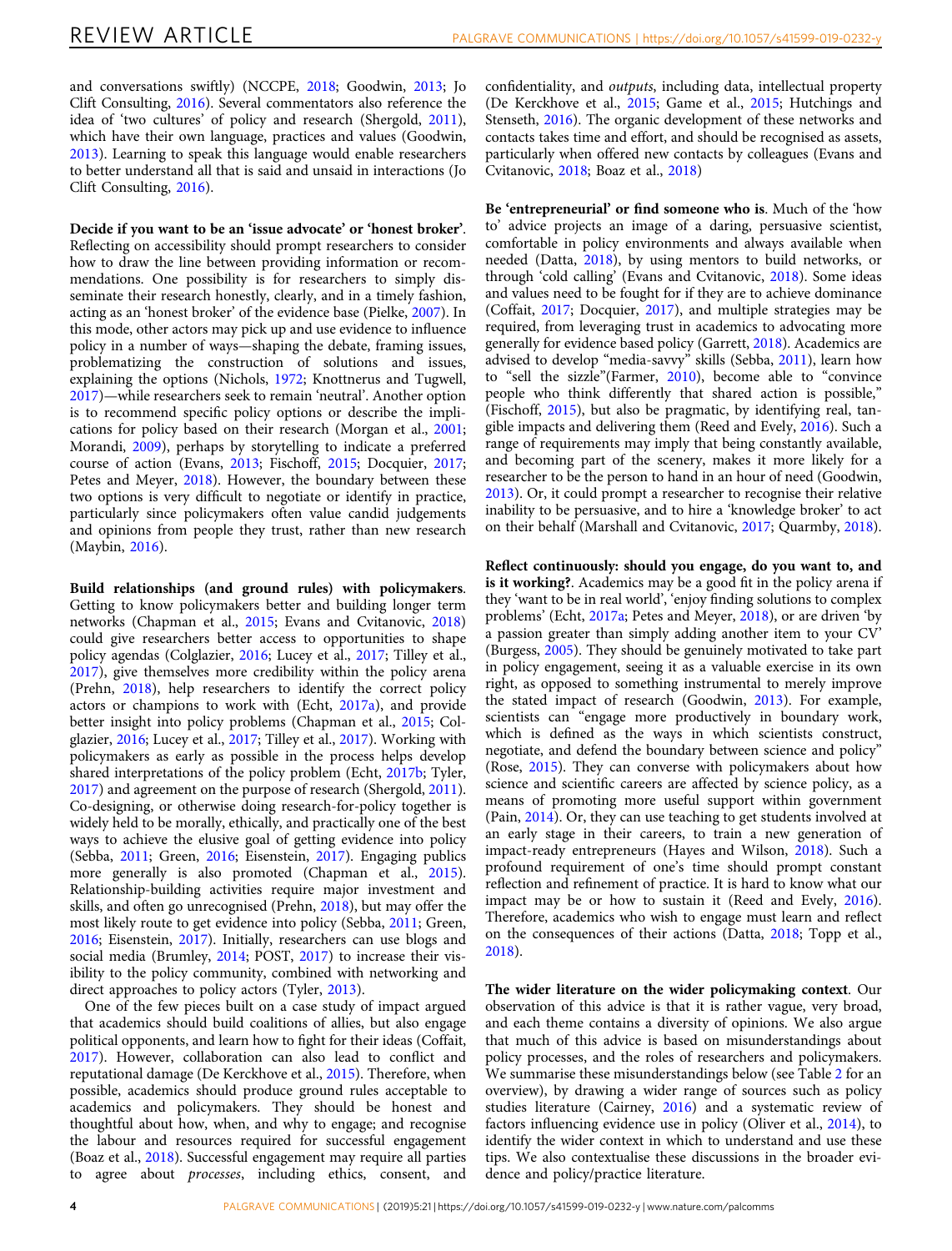|                                                          | 'How to' advice                                                                                                                        | <b>Empirical literature on evidence</b><br>use                                              | <b>Policy studies</b>                                                                                     |
|----------------------------------------------------------|----------------------------------------------------------------------------------------------------------------------------------------|---------------------------------------------------------------------------------------------|-----------------------------------------------------------------------------------------------------------|
| What counts as evidence                                  | High quality evidence                                                                                                                  | A range of knowledge types is<br>used and valued                                            | Evidence is gathered by<br>policymakers via research and<br>consultation                                  |
| How to communicate<br>evidence<br>How decisions are made | Range of media sources and outputs, to<br>address knowledge deficits<br>Informed by evidence                                           | Use stories, champions,<br>coproduction<br>Framing of policy problem                        | Adapt to cognitive shortcuts by<br>framing issues and telling stories<br>Describes long periods of stasis |
|                                                          |                                                                                                                                        | dictates which evidence will be<br>considered                                               | punctuated by windows of<br>opportunity for major change                                                  |
| What skills are required to<br>influence policy          | Be humble, persuasive, entrepreneurial,<br>interdisciplinary, collaborative, accessible, able<br>to use wide range of research methods | Honest brokerage of evidence                                                                | Engage long-term to understand the<br>policymaking environment, and<br>manage your expectations           |
| How to gain these skills                                 | Unclear                                                                                                                                | Unclear                                                                                     | Interest groups invest significant<br>time and resources which are not<br>available to all                |
| Purpose of engagement                                    | To increase the influence of evidence on policy                                                                                        | To increase evidence uptake,<br>change the framing of problems,<br>influence policy debates | To exercise power to get what you<br>want                                                                 |
| How far researchers<br>should go to influence<br>policy  | As far as reguired                                                                                                                     | Unclear; there are costs and risks                                                          | Emphasis on clarity of aims,<br>connected to realistic strategies                                         |
| The role of scientists and<br>researchers                | To produce evidence, and to mobilise it                                                                                                |                                                                                             | To produce and mobilise evidence Different roles chosen by different<br>actors                            |

<span id="page-4-0"></span>Table 2 Similarities and differences in the 'how to', empirical, and policy studies literature

Firstly, there is no consensus over what counts as good evidence for policy (Oliver and de Vocht, [2015](#page-9-0)), and therefore how best to communicate good evidence. While we can probably agree what constitutes high quality research within each field, the criteria we use to assess it in many disciplines (such as generalisability and methodological rigour) have far lower salience for policymakers (Hammersley, [2013;](#page-8-0) Locock and Boaz, [2004](#page-9-0)). They do not adhere to the scientific idea of a 'knowledge deficit' in which our main collective aim is to reduce policymaker uncertainty by producing more of the best scientific evidence (Crow and Jones, [2018](#page-7-0)). Rather, evidence garners credibility, legitimacy and usefulness through its connections to individuals, networks and topical issues (Cash et al., [2003](#page-7-0); Boaz et al., [2015;](#page-7-0) Oliver and Faul, [2018](#page-9-0)).

One way in which to understand the practical outcome of this distinction is to consider the profound consequences arising from the ways in which policymakers address their 'bounded rationality' (Simon, [1976](#page-9-0); Cairney and Kwiatkowski, [2017\)](#page-7-0). Individuals seek cognitive shortcuts to avoid decision-making 'paralysis'—when faced with an overwhelming amount of possibly-relevant information—and allow them to process information efficiently enough to make choices (Gigerenzer and Selten, [2001](#page-8-0)). They combine 'rational' shortcuts, including trust in expertise and scientific sources, and 'irrational' shortcuts, to use their beliefs, emotions, habits, and familiarity with issues to identify policy problems and solutions (see Haidt, [2001](#page-8-0); Kahneman, [2011;](#page-8-0) Lewis, [2013;](#page-9-0) Baumgartner, [2017;](#page-7-0) Jones and Thomas, [2017](#page-8-0); Sloman and Fernbach, [2017](#page-9-0)). Therefore, we need to understand how they use such shortcuts to interpret their world, pay attention to issues, define issues as policy problems, and become more or less receptive to proposed solutions. In this scenario, effective policy actors—including advocates of research evidence—frame evidence to address the many ways to interpret policy problems (Cairney, [2016;](#page-7-0) Wellstead et al. [2018\)](#page-10-0) and compete to draw attention to one 'image' of a problem and one feasible solution at the expense of the competition (Kingdon and Thurber, [1984](#page-8-0); Majone, [1989;](#page-9-0) Baumgartner and Jones, [1993;](#page-7-0) Zahariadis, [2007\)](#page-10-0). This debate determines the demand for evidence.

Secondly, there is little empirical guidance on how to gain the wide range of skills that researchers and policymakers need, to

act collectively to address policymaking complexity, including to: produce evidence syntheses, manage expert communities, 'co-produce' research and policy with a wide range of stakeholders, and be prepared to offer policy recommendations as well as scientific advice (Topp et al., [2018\)](#page-10-0). The list of skills includes the need to understand the policy processes in which you engage, such as by understanding the constituent parts of policymaking environments (John, [2003,](#page-8-0) p. 488; (Cairney and Heikkila, [2014\)](#page-7-0), p. 364–366) and their implications for the use of evidence:

- Many actors make and influence policy in many 'venues' across many levels and types of government. Therefore, it is difficult to know where the 'action' is.
- Each venue has its own 'institutions', or rules and norms maintained by many policymaking organisations. These rules can be formal and well understood, or informal, unwritten, and difficult to grasp (Ostrom, [2007a](#page-9-0), [2007b](#page-9-0)). Therefore, it takes time to learn the rules before being able to use them effectively.
- These 'rules of the game' extend to policy networks, or the relationships between policymakers and influencers, many of which develop in 'subsystems' and contain relatively small groups of specialists. One can be a privileged insider in one venue but excluded from another, and the outcome may relate minimally to evidence.
- Networks often reproduce dominant 'ideas' regarding the nature of the policy problem, the language we use to describe it, and the political feasibility of potential solutions (Kingdon and Thurber, [1984](#page-8-0)). Therefore, framing can make the difference between being listened to or ignored.
- Policy conditions and events can reinforce or destabilise institutions. Evidence presented during crises or 'focusing events' (Birkland, [1997\)](#page-7-0) can prompt lurches of attention from one issue to another, but this outcome is rare, and policy can remain unchanged for decades.

A one-size fits-all model is unlikely to help researchers navigate this environment where different audiences and institutions have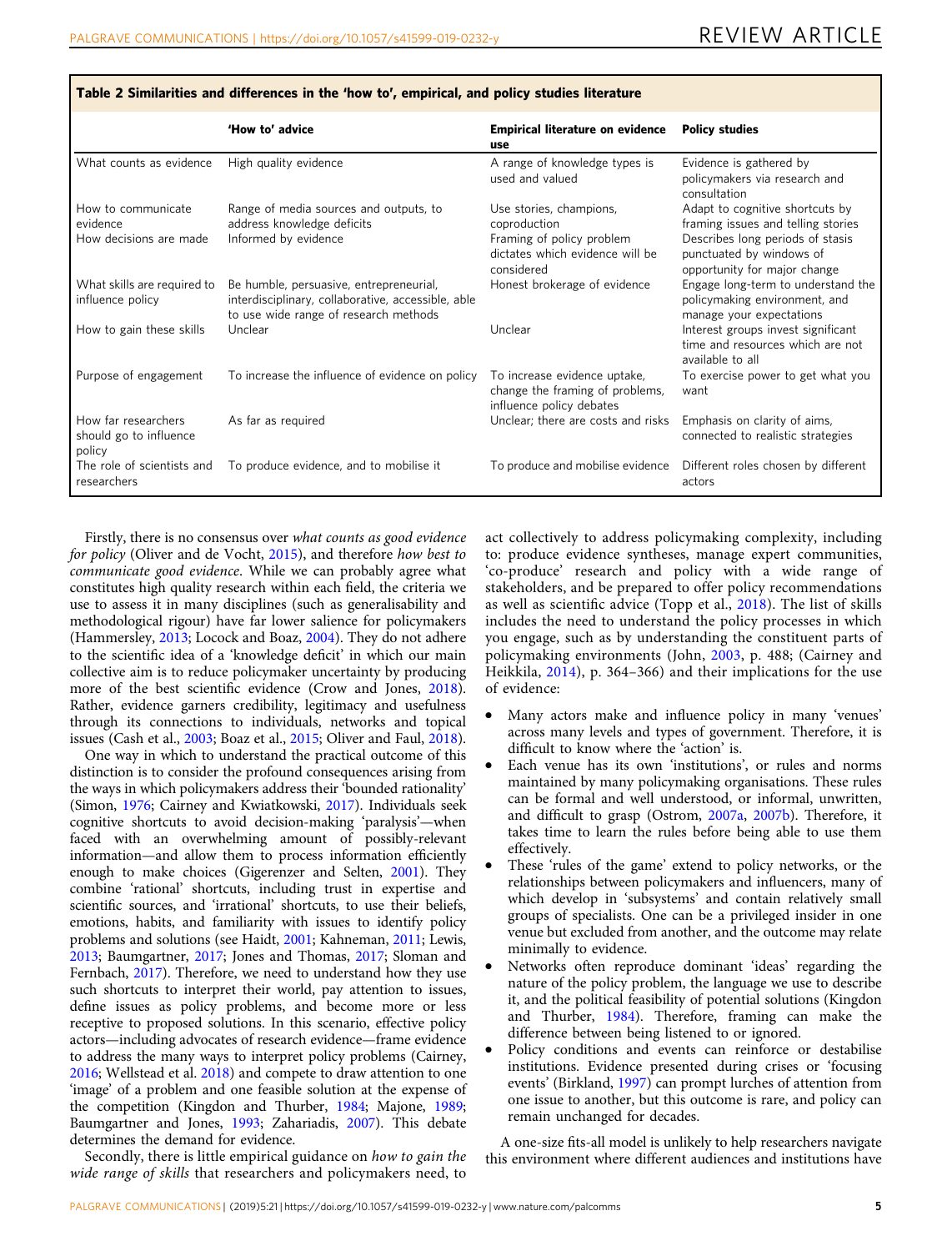different cultures, preferences and networks. Gaining knowledge of the complex policy context can be extremely challenging, yet the implications are profoundly important. In that context, theory-informed studies recommend investing your time over the long term, to build up alliances, trust in the messenger, knowledge of the system, and exploit 'windows of opportunity' for policy change (Cairney, [2016,](#page-7-0) p.124). However, they also suggest that this investment of time may pay off only after years or decades—or not at all (Cairney and Oliver, [2018\)](#page-7-0).

This context could have a profound impact on the way in which we interpret the eight tips. For example, it may:

- 1. tip the balance from scientific to policy-relevant measures of evidence quality;
- 2. shift the ways in which we communicate evidence from a focus on clarity to an emphasis on framing;
- 3. suggest that we need to engage with policymakers to such an extent that the division between honest broker and issue advocate become blurry;
- 4. prompt us to focus less on the 'entrepreneurial' skills of individual researchers and more on the nature of their environment; and
- 5. inform reflection on our role, since successful engagement may feel more like a career choice than an event.

Throughout this process, we need to decide what policy engagement is for—whether it is to frame problems or simply measure them according to an existing frame—and how far researchers should go to be useful and influential. While immersing oneself fully in policy processes may be the best way to achieve credibility and impact for researchers, there are significant consequences of becoming a political actor (Jasanoff and Polsby, [1991](#page-8-0); Pielke, [2007;](#page-9-0) Haynes et al., [2011;](#page-8-0) Douglas, [2015\)](#page-8-0). The most common consequences include criticism within one's peer-group (Hutchings and Stenseth, [2016](#page-8-0)), being seen as an academic 'lightweight' (Maynard, [2015](#page-9-0)), and being used to add legitimacy to a policy position (Himmrich, [2016](#page-8-0); Reed and Evely, [2016;](#page-9-0) Crouzat et al., [2018](#page-7-0)). More serious consequences include a loss of status completely—David Nutt famously lost his advisory role after publicly criticising UK government drug policy—and the loss of one's safety if adopting an activist mindset (Zevallos, [2017\)](#page-10-0). If academics need to go 'all in' to secure meaningful impact, we need to reflect on the extent to which they have the resources and support to do so.

Three major dilemmas in policy engagement. These misunderstandings matter, because well-meaning people are giving recommendations that are not based on empirical evidence, and may lead to significant risks, such as reputational damage and wasted resources. Further, their audience may reinforce this problem by holding onto deficit models of science and policy, and equating policy impact with a simple linear policy cycle. When unsuccessful, despite taking the 'how to' advice to heart, researchers may blame politics and policymakers rather than reflecting on their own role in a process they do not understand fully.

Although it is possible to synthesise the 'how to' advice into eight main themes, many categories contain a wide range of beliefs or recommendations within a very broad description of qualities like' accessibility' and 'engagement'. We interrogate key examples to identify the wide range of (potentially contradictory) advice about the actual and desirable role of researchers in politics: whether to engage, how to engage, and the purpose of engagement.

Should academics try to influence policy?. A key area of disagreement was over the normative question of whether academics should advocate for policy positions, try to persuade policymakers of particular courses of action (e.g., Tilley et al., [2017](#page-10-0)), offer policy implications from their research (Goodwin, [2013\)](#page-8-0), or be careful not to promote particular methods and policy approaches (Gluckman, [2014](#page-8-0); Hutchings and Stenseth, [2016](#page-8-0); Prehn, [2018](#page-9-0)). Aspects of the debate include:

- The public duty to engage versus the need to protect science. Several pieces argued that publicly-paid academics should regard policy impact as a professional duty (Shergold, [2011;](#page-9-0) Tyler, [2017](#page-10-0)). If so, they should try: to influence policy by framing evidence into dominant policy narratives or to address issues that policymakers care about (Rose, [2015;](#page-9-0) Hillman, [2016](#page-8-0); King, [2016](#page-8-0)), and engage in politics directly or when needed (Farmer, [2010](#page-8-0); Petes and Meyer, [2018\)](#page-9-0). Others felt that it risked an academic's main asset – their independence of advice (Whitty, [2015](#page-10-0); Alberts et al., [2018;](#page-7-0) Dodsworth and Cheeseman, [2018](#page-7-0))—and that this political role should be left to the specialists, such as scientific advisors (Hutchings and Stenseth, [2016](#page-8-0)). Others emphasise the potential costs to self-censorship (De Kerckhove et al., [2015\)](#page-8-0), and the tension between being elite versus inclusive and accessible (Collins, [2011\)](#page-7-0).
- The potential for conflict and reputational damage. Some identify the tension between being able to provide rational advice to shape political discourse and the potential for conflict (De Kerckhove et al., [2015](#page-8-0)). Others rejected it as a false dichotomy, arguing that advocacy is a "continuous process of establishing relationships and creating a community of experts both in and outside of government who can give informed input on policies" (Himmrich, [2016](#page-8-0)).
- The need to represent academics and academia: Some recommend discussing topics beyond your narrow expertise —almost as a representative for your field or profession (Petes and Meyer, [2018](#page-9-0))—while others caution against it, since speaking about one's own expertise is the best way to maintain credibility (Marshall and Cvitanovic, [2017\)](#page-9-0).

Such debates imply a choice to engage and do not routinely consider the unequal effects built on imbalances of power (Cairney and Oliver, [2018](#page-7-0)). Many researchers are required to show impact and it is not strictly a choice to engage. Further, there are significant career costs to engagement, which are relatively difficult to incur by more junior or untenured researchers, while women and people of colour may be more subject to personal abuse or exploitation. The risk of burnout, or the opportunity cost of doing impact rather than conducting the main activities of teaching and research jobs is too high for many (Graffy, [1999](#page-8-0); Fischoff, [2015](#page-8-0)). Being constantly available, engaging with no clear guarantee of impact or success, with no payment for time or even travel is not possible for many researchers, even if that is the most likely way to achieve impact. This means that the diversity of voices available to policy is limited (Oliver and Faul, [2018](#page-9-0)). Much of the 'how to' advice is tailored to individuals without taking into account these systemic issues. They are mostly drawn from the experiences of people who consider themselves successful at influencing policy. The advice is likely to be useful mostly to a relatively similar group of people who are confident, comfortable in policy environments, and have both access and credibility within policy spaces. Thus, the current advice and structures may help reproduce and reinforce existing power dynamics and an underrepresentation of women, BAME, and people who otherwise do not fit the very narrow mould (Cairney and Oliver, [2018\)](#page-7-0)—even extending to the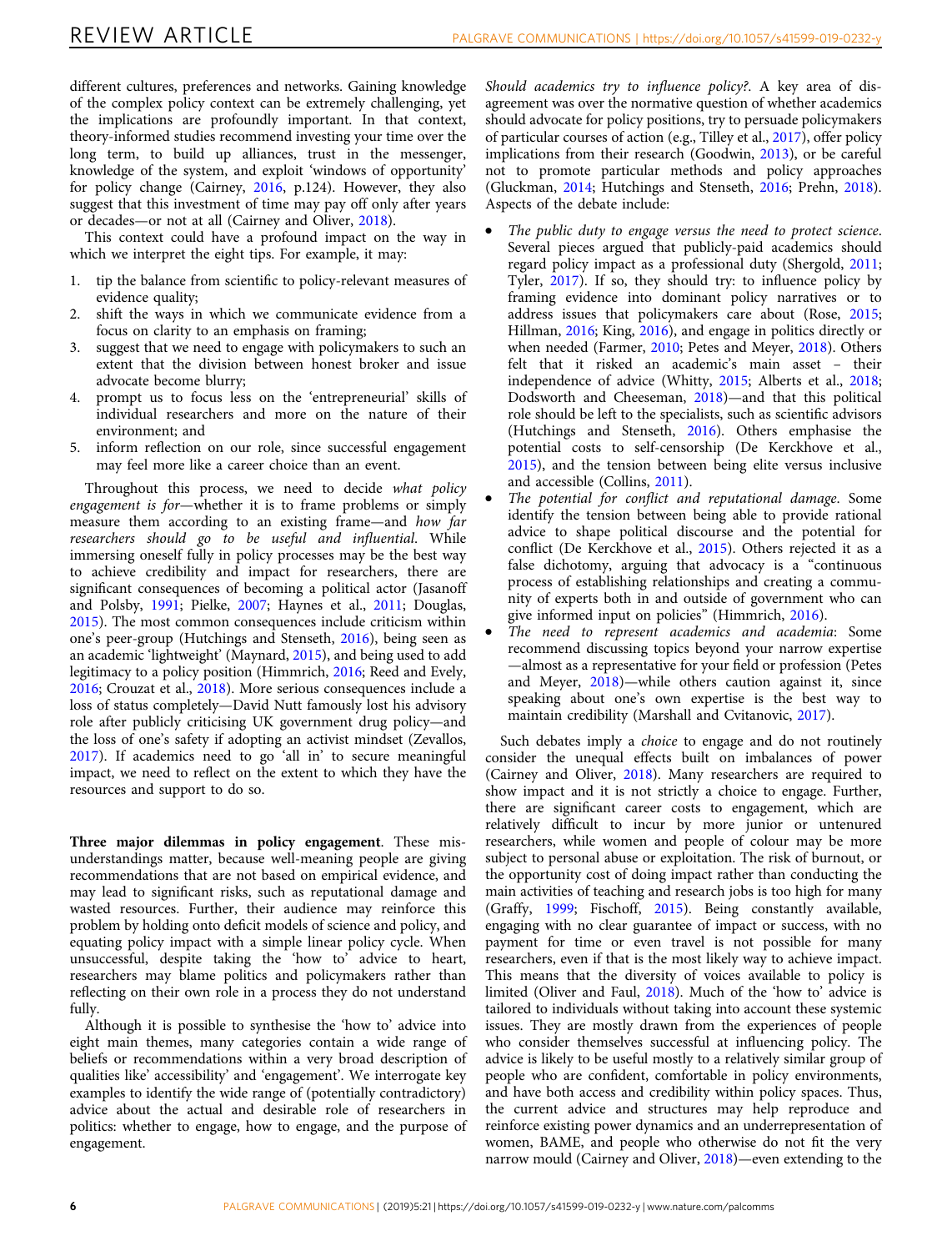exclusion of academics from certain institutions or circles (Smith and Stewart, [2017](#page-9-0)).

How should academics influence policy?. A second dilemma is: how should academics try to influence policy? By merely stating the facts well, telling stories to influence our audience more, or working with our audience to help produce policy directly? Three main approaches were identified in the reviews. Firstly, to use specific tools such as evidence syntheses, or social media, to improve engagement (Thomson, [2013;](#page-10-0) Caird et al., [2015\)](#page-7-0). This approach fits with the 'deficit' model of the evidence-policy relationships, whereby researchers merely provide content for others to work with. As extensively discussed elsewhere, this method, while safe, has not been shown to be effective at achieving policy change; and underpinning much of the advice in this strain are some serious misunderstandings about the practicalities, psychology and real world nature of policy change and information flow (Sturgis and Allum, [2004;](#page-9-0) Fernández, [2016;](#page-8-0) Simis et al., [2016](#page-9-0)).

Secondly, to use emotional appeals and storytelling to craft attractive narratives with the explicit aim of shaping policy options (Jones and Crow, [2017](#page-8-0); Crow and Jones, [2018\)](#page-7-0). Leaving aside the normative question of the independence of scientific research, or researchers' responsibilities to represent data fully and honestly (Pielke, [2007\)](#page-9-0), this strategy makes practical demands on the researcher. It requires having the personal charisma to engage diverse audiences and seem persuasive yet even-handed. Some of the advice suggests that academics try to seem pragmatic and equable about the outcome of any such approach, although not always clear whether this was to help the researcher seem more worldly-wise and sensible, or simply as a self-protective mechanism (King, [2016\)](#page-8-0). Either way, deciding how to seem omnipotent yet credible; humble but authoritative; straightforward yet not over-simplifying—all while still appearing authentic—is probably beyond the scope of most of our acting abilities.

Thirdly, to collaborate (Oliver et al., [2014\)](#page-9-0). Co-production is widely hailed as the most likely way to promote the use of research evidence in policy, as it would enable researchers to respond to policy agendas, and enable more agile multidisciplinary teams to coalesce around topical policy problems. There are also trade-offs to this way of working (Flinders et al., [2016](#page-8-0)). Researchers have to cede control over the research agenda and interpretations. This can give rise to accusations of bias, partisanship, or at least partiality for one political view over another. There are significant reputational risks involved in collaboration, within the academic community and outside it. Pragmatically, there are practical and logistical concerns about how and when to maintain control of intellectual property and access to data. More broadly, it may cloud one's judgement about the research in hand, hindering one's ability to think or speak critically without damaging working relationships.

What is the purpose of academics engagement in policymaking?. Authors do not always tell us the purpose of engagement before they tell us how to do it. Some warn against 'tokenistic' engagement, and there is plenty of advice for academics wanting to build 'genuine' rapport with policymakers to make their research more useful. Yet, it is not always clear if researchers should try and seem authentically interested in policymakers as a means of achieving impact or actually to listen, learn, and cede some control over the research process. The former can be damaging to the profession. As Goodwin points out, it's not just policymakers who may feel short-changed by transactional relationships: "by treating policy engagement as an inconvenient and time-consuming 'bolt on' you may close doors that could be left open for academics who

genuinely care about this collaborative process" (Goodwin, [2013](#page-8-0)). The latter option is more radical. It involves a fundamentally different way of doing public engagement: one with no clear aim in mind other than to listen and learn, with the potential to transform research practices and outputs (Parry-Davies and Newell, [2014\)](#page-9-0).

Although the literature helps us frame such dilemmas, it does not choose for us how to solve them. There are no clear answers on how scientists should act in relation to policymaking or the public (Mazanderani and Latour, [2018](#page-9-0)), but we can at least identify and clarify the dilemmas we face, and seek ways to navigate them. Therefore, it is imperative to move quickly from basic 'how to' advice towards a deeper understanding of the profound choices that shape careers and lives.

## Conclusions

Academics are routinely urged to create impact from their research; to change policy, practice, and even population outcomes. There are, however, few empirical evaluations of strategies to enable academics to create impact. This lack of empirical evidence has not prevented people from offering advice based on their personal experience, rather than concrete evaluations of strategies to increase impact. Much of the advice demonstrates a limited understanding or description of policy processes and the wider social aspects of 'doing' science and research. The interactions between knowledge production and use may be so complex that abstract 'how to' advice is limited in use. The 'how to' advice has a potentially immense range, from very practical issues (how long should an executive summary be?) to very profound (should I risk my safety to secure policy change?), but few authors situate themselves in that wider context in which they provide advice.

There are some more thoughtful approaches which recognise more complex aspects of the task of influencing policy: the emotional, practical and cognitive labour of engaging; that it often goes unrewarded by employers; that impact is never certain, so engagement may remain unrewarded; and, that our current advice, structures and incentives have important implications for how we think about the roles and responsibilities of scientists when engaging with publics. Some of the 'how to' literature also considers the wider context of research production and use, noting that the risks and responsibilities are borne by individuals and, for example, one individual cannot possibly to get to know the whole policy machinery or predict the consequences of their engagement on policy or themselves. For example, universities, funders and academics are advised to develop incentives, structures to make 'impact' happen more easily (Kerr et al., [2015;](#page-8-0) Colglazier, [2016](#page-7-0)); and remove any actual or perceived penalisation of 'doing' public engagement (Maynard, [2015](#page-9-0)). Some suggest universities should move into the knowledge brokerage space, acting more like think-tanks (Shergold, [2011\)](#page-9-0) by creating and championing policy-relevant evidence (Tyler, [2017\)](#page-10-0), and providing "embedded gateways" which offer access to credible and high-quality research (Green, [2016\)](#page-8-0). Similarly, governments have their own science advisory system which, they are advised, should be both independent, and inclusive and accountable (Morgan et al., [2001](#page-9-0); Malakoff, [2017](#page-9-0)). Government and Parliament need to be mindful about the diversity of the experts and voices on which they draw. For example, historians and ethicists could help policymakers question their assumptions and explore historical patterns of policies and policy narratives in particular areas (Evans, [2013;](#page-8-0) Haddon et al., [2015\)](#page-8-0) but economics and law have more currency with policymakers (Tyler, [2013](#page-10-0)).

However, we were often struck by the limited range of advice offered to academics, many of whom are at the beginning of their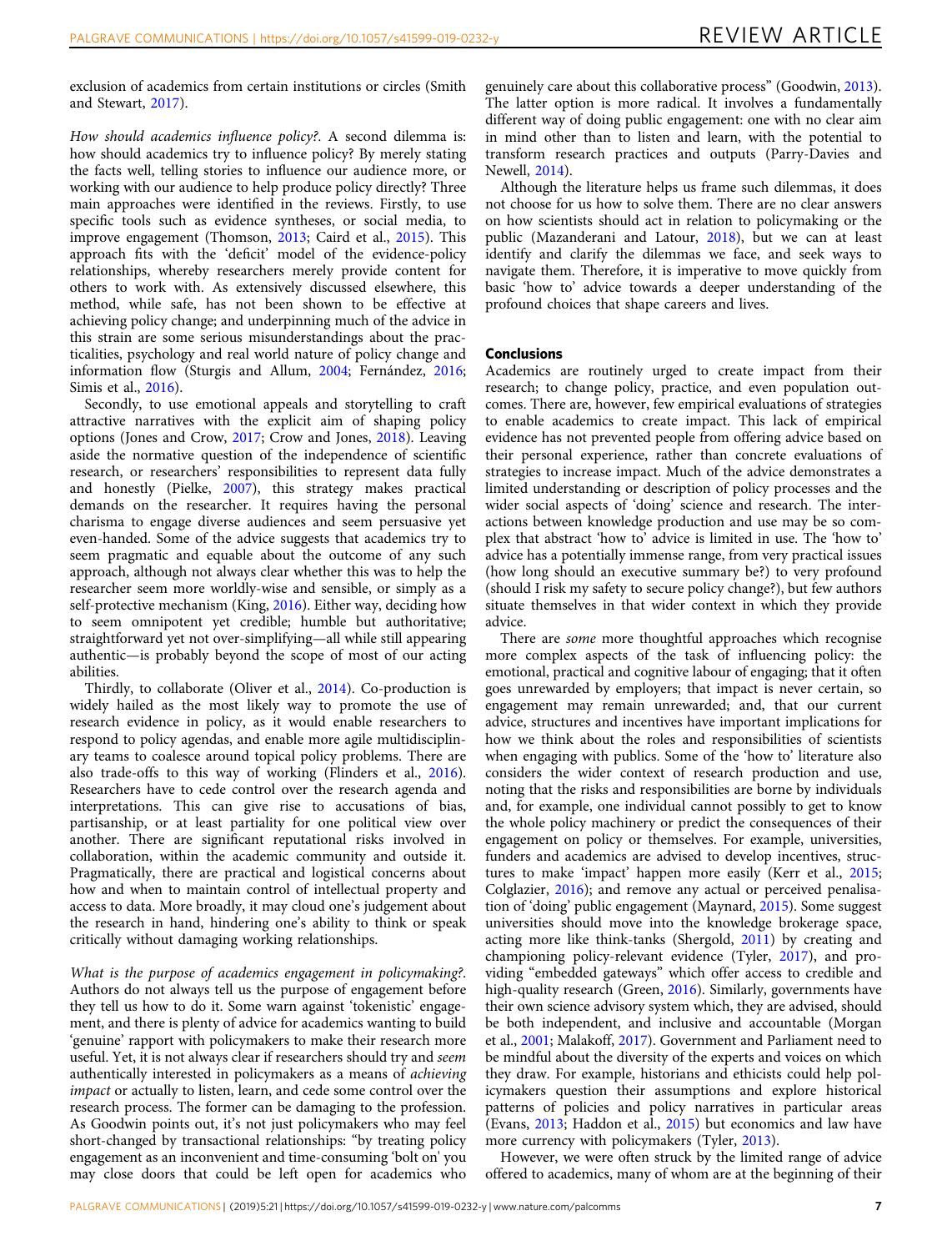<span id="page-7-0"></span>careers. This gap may leave each generation of scientists to fight the same battles, and learn the same lessons over again. In the absence of evidence about the effectiveness of these approaches, all one can do is suggest a cautious, learning approach to coproduction and engagement, while recognising that there is unlikely to be a one-size-fits all model which would lead to simple, actionable advice. Further, we do not detect a coherent vision for wider academy-policymaker relations. Since the impact agenda (in the UK, at least) is unlikely to recede any time soon, our best response as a profession is to interrogate it, shape and frame it, and to help us all to find ways to navigate the complex practical, political, moral and ethical challenges associated with being researchers today. The 'how to' literature can help, but only if authors are cognisant of their wider role in society and complex policymaking systems.

For some commentators, engagement is a safe choice tacked onto academic work. Yet, for many others, it is a more profound choice to engage for policy change while accepting that the punishments (such as personal threats or abuse) versus rewards (such as impact and career development opportunities) are shared highly unevenly across socioeconomic groups. Policy engagement is a career choice in which we seek opportunities for impact that may never arise, not an event in which an intense period of engagement produces results proportionate to effort.

Overall, we argue that the existing advice offered to academics on how to create impact is not based on empirical evidence, or on good understandings of key literatures on policymaking or evidence use. This leads to significant misunderstandings, and advice which can have potentially costly repercussions for research, researchers and policy. These limitations matter, as they lead to advice which fails to address core dilemmas for academics whether to engage, how to engage, and why—which have profound implications for how scientists and universities should respond to the call for increased impact. Most of these tips focus on the individuals, whereas engagement between research and policy is driven by systemic factors.

#### Data availability

The datasets generated during and/or analysed during the current study are not publicly available but are available from the corresponding author on reasonable request.

Received: 8 August 2018 Accepted: 28 January 2019 Published online: 19 February 2019

#### References

- Aguinis H, Werner S, Lanza Abbott J, Angert C, Joon Hyung P, Kohlhausen D (2010) Customer-centric science: reporting significant research results with rigor, relevance, and practical impact in mind. Organ Res Methods 13 (3):515–539. <https://doi.org/10.1177/1094428109333339>
- Alberts B, Gold BD, Lee Martin L, Maxon ME, Martin LL, Maxon ME (2018) How to bring science and technology expertise to state governments. Proc Natl Acad Sci USA 115(9):19521955. <https://doi.org/10.1073/pnas.1800543115>
- Allen DD, Lauffenburger J, Law AV, Pete Vanderveen R, Lang WG (2012) Report of the 2011-2012 standing committee on advocacy: the relevance of excellent research: strategies for impacting public policy. Am J Pharmaceut Educ 76(6). <https://doi.org/10.5688/ajpe766S6>
- Andermann A, Pang T, Newton JN, Davis A, Panisset U (2016) Evidence for health II: overcoming barriers to using evidence in policy and practice. Health Res Policy Syst 14(1):17. <https://doi.org/10.1186/s12961-016-0086-3>. BioMed Central
- Aurum (1971) Letter from London: science policy and the question of relevancy. Bull At Sci Routledge 27(6):25–26. <https://doi.org/10.1080/00963402.1971.11455376>
- Basbøll T (2018) We need our scientists to build models that frame our policies, not to tell stories that shape them, LSE Impact Blog. [http://blogs.lse.ac.uk/](http://blogs.lse.ac.uk/impactofsocialsciences/2018/07/30/we-need-our-scientists-to-build-models-that-frame-our-policies-not-to-tell-stories-that-shape-them/) [impactofsocialsciences/2018/07/30/we-need-our-scientists-to-build-models](http://blogs.lse.ac.uk/impactofsocialsciences/2018/07/30/we-need-our-scientists-to-build-models-that-frame-our-policies-not-to-tell-stories-that-shape-them/)[that-frame-our-policies-not-to-tell-stories-that-shape-them/.](http://blogs.lse.ac.uk/impactofsocialsciences/2018/07/30/we-need-our-scientists-to-build-models-that-frame-our-policies-not-to-tell-stories-that-shape-them/) Accessed 1 Aug 2018
- Baumgartner FR (2017) Endogenous disjoint change. Cogn Syst Res 44:69–73. <https://doi.org/10.1016/j.cogsys.2017.04.001>
- Baumgartner FR, Jones BD (1993) Agendas and instability in American politics. University of Chicago Press: Chicago
- Bilotta GS, Milner AM, Boyd IL (2015) How to increase the potential policy impact of environmental science research. Environ Sci Eur 27(1):9. [https://doi.org/](https://doi.org/10.1186/s12302-015-0041-x) [10.1186/s12302-015-0041-x](https://doi.org/10.1186/s12302-015-0041-x)
- Birkland TA (1997) After disaster: agenda, public policy, and focusing events. American governance and public policy. Georgetown University Press, 178. <http://press.georgetown.edu/book/georgetown/after-disaster>. Accessed 17 July 2018
- Boaz A, Baeza J, Fraser A (2011) Effective implementation of research into practice: an overview of systematic reviews of the health literature. BMC Res Notes <https://doi.org/10.1186/1756-0500-4-212>.
- Boaz A, Hanney S, Borst R, O'Shea A, Kok M (2018) How to engage stakeholders in research: design principles to support improvement. Health Res Policy Syst 16(1):60. <https://doi.org/10.1186/s12961-018-0337-6>. BioMed Central
- Boaz A, Locock L, Ward V (2015) Whose evidence is it anyway? Evidence and Policy. <https://doi.org/10.1332/174426515X14313738355534>
- Bondi H (1982) Science adviser to government. Interdiscip Sci Rev 7(1):9–13. <https://doi.org/10.1179/030801882789801269>
- Boyd I (2013) Research: a standard for policy-relevant science. Nature 501 (7466):159–160. <https://doi.org/10.1038/501159a>
- Brumley C (2014) Academia and storytelling are compatible–how to reduce the risks and gain control of your research narrative. LSE Impact Blog. [http://](http://blogs.lse.ac.uk/impactofsocialsciences/2014/08/27/academic-storytelling-risk-reduction/) [blogs.lse.ac.uk/impactofsocialsciences/2014/08/27/academic-storytelling-risk](http://blogs.lse.ac.uk/impactofsocialsciences/2014/08/27/academic-storytelling-risk-reduction/)[reduction/.](http://blogs.lse.ac.uk/impactofsocialsciences/2014/08/27/academic-storytelling-risk-reduction/) Accessed 1 Aug 2018
- Burgess J (2005) Follow the argument where it leads: Some personal reflections on "policy-relevant" research. Trans Inst Br Geogr 30(3):273–281. [https://doi.](https://doi.org/10.1017/S147474720500209X) [org/10.1017/S147474720500209X](https://doi.org/10.1017/S147474720500209X)
- Caird J, Sutcliffe K, Kwan I, Dickson K, Thomas J (2015) Mediating policy-relevant evidence at speed: are systematic reviews of systematic reviews a useful approach? Evid Policy 11(1):81–97. <https://doi.org/10.1332/174426514X13988609036850>
- Cairney P (2016) The politics of evidence-based policy making, The Politics of Evidence-Based Policy Making. 1–137. [https://doi.org/10.1057/978-1-137-](https://doi.org/10.1057/978-1-137-51781-4) [51781-4](https://doi.org/10.1057/978-1-137-51781-4)
- Cairney P, Heikkila T (2014) A comparison of theories of the policy process. Theor Policy Process. p. 301–324
- Cairney P, Kwiatkowski R (2017) How to communicate effectively with policymakers: Combine insights from psychology and policy studies. Palgrave Communications 3(1):37. <https://doi.org/10.1057/s41599-017-0046-8>
- Cairney P, Oliver K (2018) How should academics engage in policymaking to achieve impact? Polit Stud Rev <https://doi.org/10.1177/1478929918807714>
- Cairney P (2017) Three habits of successful policy entrepreneurs|Paul Cairney: Politics and Public Policy, [https://paulcairney.wordpress.com/2017/06/05/](https://paulcairney.wordpress.com/2017/06/05/three-habits-of-successful-policy-entrepreneurs/) [three-habits-of-successful-policy-entrepreneurs/](https://paulcairney.wordpress.com/2017/06/05/three-habits-of-successful-policy-entrepreneurs/). Accessed 9 July 2018
- Cash DW, Clark WC, Alcock F, Dickson NM, Eckley N, Guston DH, Jäger J, Mitchell RB (2003) Knowledge systems for sustainable development. Proc Natl Acad Sci USA 100(14):8086–8091. <https://doi.org/10.1073/pnas.1231332100>
- Chapman JM, Algera D, Dick M, Hawkins EE, Lawrence MJ, Lennox RJ, Rous AM, Souliere CM, Stemberger HLJ, Struthers DP, Vu M, Ward TD, Zolderdo AJ, Cooke SJ (2015) Being relevant: practical guidance for early career researchers interested in solving conservation problems. Glob Ecol Conserv 4:334–348. <https://doi.org/10.1016/j.gecco.2015.07.013>
- Coffait L (2017) Academics as policy entrepreneurs? Prepare to fight for your ideas (if you want to win), Wonkhe. [https://wonkhe.com/blogs/academics-as](https://wonkhe.com/blogs/academics-as-policy-entrepreneurs-prepare-to-fight-for-your-ideas-if-you-want-to-win/)policy-entrepreneurs-prepare-to-fi[ght-for-your-ideas-if-you-want-to-win/](https://wonkhe.com/blogs/academics-as-policy-entrepreneurs-prepare-to-fight-for-your-ideas-if-you-want-to-win/). Accessed 9 July 2018
- Colglazier B (2016) Encourage governments to heed scientific advice. Nature 537 (7622):587. <https://doi.org/10.1038/537587a>
- Collins P (2011) Quality control in scientific policy advice: the experience of the Royal Society. Polit Scient Adv <https://doi.org/10.1017/CBO9780511777141.018>
- Crouzat E, Arpin I, Brunet L, Colloff MJ, Turkelboom F, Lavorel S (2018) Researchers must be aware of their roles at the interface of ecosystem services science and policy. Ambio 47(1):97–105. <https://doi.org/10.1007/s13280-017-0939-1>
- Crow D, Jones M (2018) Narratives as tools for influencing policy change. Policy Polit 46(2):217–234. <https://doi.org/10.1332/030557318X15230061022899>
- Datta A (2018, July 11) Complexity and paradox: lessons from Indonesia. On Think Tanks [https://onthinktanks.org/articles/complexity-and-paradox-lessons](https://onthinktanks.org/articles/complexity-and-paradox-lessons-from-indonesia/)[from-indonesia/](https://onthinktanks.org/articles/complexity-and-paradox-lessons-from-indonesia/). Accessed 1 Aug 2018
- Docquier D (2017) Communicating your research to policy makers and journalists–Author Services. [https://authorservices.taylorandfrancis.com/](https://authorservices.taylorandfrancis.com/communicating-science-to-policymakers-and-journalists/) [communicating-science-to-policymakers-and-journalists/](https://authorservices.taylorandfrancis.com/communicating-science-to-policymakers-and-journalists/). Accessed 9 July 2018
- Dodsworth S, Cheeseman N (2018) Five lessons for researchers who want to collaborate with governments and development organisations but avoid the common pitfalls. LSE Impact Blog. [http://blogs.lse.ac.uk/impactofsocialsciences/](http://blogs.lse.ac.uk/impactofsocialsciences/2018/02/05/five-lessons-for-researchers-who-want-to-collaborate-with-governments-and-development-organisations-but-avoid-the-common-pitfalls/) 2018/02/05/fi[ve-lessons-for-researchers-who-want-to-collaborate-with-](http://blogs.lse.ac.uk/impactofsocialsciences/2018/02/05/five-lessons-for-researchers-who-want-to-collaborate-with-governments-and-development-organisations-but-avoid-the-common-pitfalls/)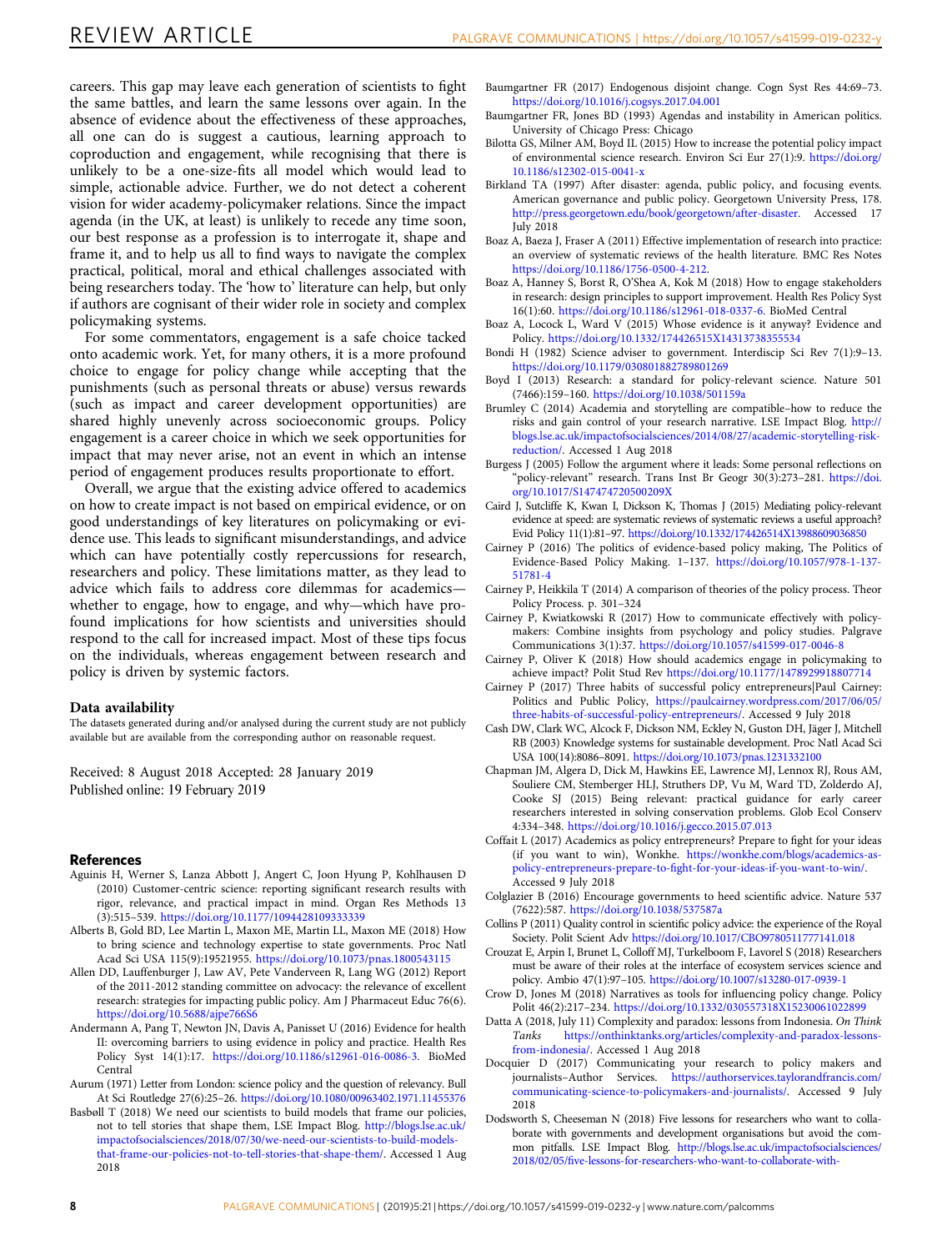<span id="page-8-0"></span>[governments-and-development-organisations-but-avoid-the-common-pitfalls/.](http://blogs.lse.ac.uk/impactofsocialsciences/2018/02/05/five-lessons-for-researchers-who-want-to-collaborate-with-governments-and-development-organisations-but-avoid-the-common-pitfalls/) Accessed: 9 July 2018

- Donnelly CA, Boyd I, Campbell P, Craig C, Vallance P, Walport M, Whitty CJM, Woods E, Wormald C (2018) Four principles to make evidence synthesis more useful for policy. Nature 558(7710):361–364. [https://doi.org/10.1038/](https://doi.org/10.1038/d41586-018-05414-4) [d41586-018-05414-4](https://doi.org/10.1038/d41586-018-05414-4)
- Douglas H (2012) Weighing complex evidence in a democratic society. Kennedy Inst Ethics J 22(2):139–162. <https://doi.org/10.1353/ken.2012.0009>
- Douglas H (2015) Politics and science: untangling values, ideologies, and reasons. Ann Am Acad Political Social Sci 658(1):296–306. [https://doi.org/10.1177/](https://doi.org/10.1177/0002716214557237) [0002716214557237](https://doi.org/10.1177/0002716214557237)
- Echt L (2017a) "Context matters": a framework to help connect knowledge with policy in government institutions, LSE Impact blog. [http://blogs.lse.ac.uk/](http://blogs.lse.ac.uk/impactofsocialsciences/2017/12/19/context-matters-a-framework-to-help-connect-knowledge-with-policy-in-government-institutions/) [impactofsocialsciences/2017/12/19/context-matters-a-framework-to-help](http://blogs.lse.ac.uk/impactofsocialsciences/2017/12/19/context-matters-a-framework-to-help-connect-knowledge-with-policy-in-government-institutions/)[connect-knowledge-with-policy-in-government-institutions/](http://blogs.lse.ac.uk/impactofsocialsciences/2017/12/19/context-matters-a-framework-to-help-connect-knowledge-with-policy-in-government-institutions/) Accessed 10 July 2018
- Echt L (2017b) How can we make our research to be policy relevant? | Politics and Ideas: A Think Net, Politics and Ideas. [http://www.politicsandideas.org/?](http://www.politicsandideas.org/?p=3602) p=[3602.](http://www.politicsandideas.org/?p=3602) Accessed 10 July 2018
- Editorial (1972) Science research council advises the government. Nature 239 (5370):243–243. <https://doi.org/10.1038/239243a0>. Nature Publishing Group
- Eisenstein M (2017) The needs of the many. Nature 551. [https://doi.org/10.1038/](https://doi.org/10.1038/456296a) [456296a](https://doi.org/10.1038/456296a).
- Evans J (2013, Feburary 19) How arts and humanities can influence public policy. HuffPost. https://www.huffi[ngtonpost.co.uk/jules-evans/arts-humanities](https://www.huffingtonpost.co.uk/jules-evans/arts-humanities-influence-public-policy_b_2709614.html)infl[uence-public-policy\\_b\\_2709614.html.](https://www.huffingtonpost.co.uk/jules-evans/arts-humanities-influence-public-policy_b_2709614.html) Accessed 9 July 2018
- Evans MC, Cvitanovic C (2018) An introduction to achieving policy impact for early career researchers. Palgrave Commun 4(1):88. [https://doi.org/10.1057/](https://doi.org/10.1057/s41599-018-0144-2) [s41599-018-0144-2](https://doi.org/10.1057/s41599-018-0144-2)
- Fafard P (2015) Beyond the usual suspects: using political science to enhance public health policy making. J Epidemiol Commun Health 1129:1–4. [https://doi.org/](https://doi.org/10.1136/jech-2014-204608) [10.1136/jech-2014-204608](https://doi.org/10.1136/jech-2014-204608).
- Farmer R (2010) How to influence government policy with your research: tips from practicing political scientists in government. Political Sci Polit 43(4):717–719. <https://doi.org/10.1017/S1049096510001368>
- Fernández RJ (2016) How to be a more effective environmental scientist in management and policy contexts. Environ Sci & Policy 64:171–176. [https://](https://doi.org/10.1016/J.ENVSCI.2016.07.006) [doi.org/10.1016/J.ENVSCI.2016.07.006](https://doi.org/10.1016/J.ENVSCI.2016.07.006)
- Fischoff M (2015) How can academics engage effectively in public and political discourse? At a 2015 conference, experts described how and why academics should reach out. Network for Business Sustainability
- Fleming AH, Pyenson ND (2017) How to produce translational research to guide arctic policy. BioScience 67(6):490–493. <https://doi.org/10.1093/biosci/bix002>
- Flinders M, Wood M, Cunningham M (2016) The politics of co-production: risks, limits and pollution. Evid Policy 12(2):261–279. [https://doi.org/10.1332/](https://doi.org/10.1332/174426415X14412037949967) [174426415X14412037949967](https://doi.org/10.1332/174426415X14412037949967)
- Game ET, Schwartz MW, Knight AT (2015) Policy relevant conservation science. Conserv Lett 8(5):309–311. <https://doi.org/10.1111/conl.12207>
- Garrett T (2018) Moving an Evidence-based Policy Agenda Forward: Leadership Tips from the Field. NASN Sch Nurse 33(3):158–159. [https://doi.org/10.1177/](https://doi.org/10.1177/1942602X18766481) [1942602X18766481](https://doi.org/10.1177/1942602X18766481)
- Gigerenzer G, Selten R (2001) The adaptive toolbox. In: G. Gigerenzer, R. Selten (eds) Bounded rationality The adaptive toolbox. MIT Press: Cambridge, pp. 37–50
- Gluckman P (2014) The art of science advice to the government. Nature 507:163–165. <https://doi.org/10.1038/507163a>
- Goodwin M (2013) How academics can engage with policy: 10 tips for a better Conversation, The Guardian. [https://www.theguardian.com/higher](https://www.theguardian.com/higher-education-network/blog/2013/mar/25/academics-policy-engagement-ten-tips)[education-network/blog/2013/mar/25/academics-policy-engagement-ten-tips](https://www.theguardian.com/higher-education-network/blog/2013/mar/25/academics-policy-engagement-ten-tips)
- Gough D, Oliver S and Thomas J (2012) Introducing systematic reviews. In: An Introduction to Systematic Reviews. <https://doi.org/10.1186/2046-4053-1-28>
- Graffy EA (1999) Enhancing policy-relevance without burning up or burning out: a strategy for scientists, in Science into policy: water in the public realm. The Association, pp. 293–298. [http://apps.webofknowledge.com/full\\_record.do?](http://apps.webofknowledge.com/full_record.do?product=UA&search_mode=AdvancedSearch&qid=3&SID=D3Y7AMjSYyfgCmiXBUw&page=21&doc=208) product=UA&search\_mode=[AdvancedSearch&qid](http://apps.webofknowledge.com/full_record.do?product=UA&search_mode=AdvancedSearch&qid=3&SID=D3Y7AMjSYyfgCmiXBUw&page=21&doc=208)=3&SID=D3Y7AMj-[SYyfgCmiXBUw&page](http://apps.webofknowledge.com/full_record.do?product=UA&search_mode=AdvancedSearch&qid=3&SID=D3Y7AMjSYyfgCmiXBUw&page=21&doc=208)=21&doc=208. Accessed 9 Jul 2018
- Green D (2016) How academics and NGOs can work together to influence policy: insights from the InterAction report, LSE Impact blog. [http://blogs.lse.ac.uk/](http://blogs.lse.ac.uk/impactofsocialsciences/2016/09/23/how-academics-and-ngos-can-work-together-to-influence-policy-insights-from-the-interaction-report/) [impactofsocialsciences/2016/09/23/how-academics-and-ngos-can-work](http://blogs.lse.ac.uk/impactofsocialsciences/2016/09/23/how-academics-and-ngos-can-work-together-to-influence-policy-insights-from-the-interaction-report/)together-to-infl[uence-policy-insights-from-the-interaction-report/](http://blogs.lse.ac.uk/impactofsocialsciences/2016/09/23/how-academics-and-ngos-can-work-together-to-influence-policy-insights-from-the-interaction-report/). Accessed 10 July 2018
- Green LW, Glasgow RE, Atkins D, Stange K (2009) Making evidence from research more relevant, useful, and actionable in policy, program planning, and practice. slips "Twixt Cup and Lip". Am J Prev Med 37(6 SUPPL. 1): S187–S191. <https://doi.org/10.1016/j.amepre.2009.08.017>
- Haddon C, Devanny J, Forsdick PC, Thompson PA (2015) What is the value of history in policymaking? [https://www.instituteforgovernment.org.uk/](https://www.instituteforgovernment.org.uk/publications/what-value-history-policymaking) [publications/what-value-history-policymaking.](https://www.instituteforgovernment.org.uk/publications/what-value-history-policymaking) Accessed 10 July 2018
- Haidt J (2001) The emotional dog and its rational tail: a social intuitionist approach to moral judgment. Psychol Rev 108(4):814–834. [https://doi.org/10.1037/](https://doi.org/10.1037/0033-295X.108.4.814) [0033-295X.108.4.814](https://doi.org/10.1037/0033-295X.108.4.814)
- Hammersley M (2013) The myth of research-based policy and practice
- Havens B (1992) Making research relevant to policy. Gerontologist 32(2):273. <https://doi.org/10.1093/geront/32.2.273>
- Hayes S, Wilson C (2018) Being 'resourceful' in academic engagement with parliament | Wonkhe | Comment, Wonkhe. [https://wonkhe.com/blogs/being](https://wonkhe.com/blogs/being-resourceful-in-academic-engagement-with-parliament/)[resourceful-in-academic-engagement-with-parliament/.](https://wonkhe.com/blogs/being-resourceful-in-academic-engagement-with-parliament/) Accessed 12 July 2018
- Haynes AS, Derrick GE, Chapman S, Redman S, Hall WD, Gillespie J, Sturk H (2011) From "our world" to the "real world": Exploring the views and behaviour of policy-influential Australian public health researchers. Social Sci Med 72(7):1047–1055. <https://doi.org/10.1016/j.socscimed.2011.02.004>
- Head BW (2010) Reconsidering evidence-based policy: key issues and challenges. Policy Soc 77–94. <https://doi.org/10.1016/j.polsoc.2010.03.001>
- Hillman N (2016) The 10 commandments for influencing policymakers | THE Comment, Times Higher Education. [https://www.timeshighereducation.com/](https://www.timeshighereducation.com/comment/the-10-commandments-for-influencing-policymakers) [comment/the-10-commandments-for-in](https://www.timeshighereducation.com/comment/the-10-commandments-for-influencing-policymakers)fluencing-policymakers. Accessed 9 July 2018
- Himmrich J (2016) How should academics interact with policy makers? Lessons on building a long-term advocacy strategy. LSE Impact Blog. [http://blogs.lse.ac.](http://blogs.lse.ac.uk/impactofsocialsciences/2016/06/20/how-should-academics-interact-with-policy-makers-lessons-on-building-a-longterm-advocacy-strategy/) [uk/impactofsocialsciences/2016/06/20/how-should-academics-interact-with](http://blogs.lse.ac.uk/impactofsocialsciences/2016/06/20/how-should-academics-interact-with-policy-makers-lessons-on-building-a-longterm-advocacy-strategy/)[policy-makers-lessons-on-building-a-longterm-advocacy-strategy/](http://blogs.lse.ac.uk/impactofsocialsciences/2016/06/20/how-should-academics-interact-with-policy-makers-lessons-on-building-a-longterm-advocacy-strategy/). Accessed 10 July 2018
- Hutchings JA, Stenseth NC (2016) Communication of science advice to government. Trends Ecol Evol 31(1):7–11. <https://doi.org/10.1016/j.tree.2015.10.008>
- Jasanoff S, Polsby NW (1991) The fifth branch: science advisers as policymakers. Contemp Sociol 20(5):727. <https://doi.org/10.2307/2072218>
- Jo Clift Consulting (2016) Are you trying to get your voice heard in Government?–Jo Clift's Personal Website. [http://jocliftconsulting.strikingly.](http://jocliftconsulting.strikingly.com/blog/are-you-trying-to-get-your-voice-heard-in-government) [com/blog/are-you-trying-to-get-your-voice-heard-in-government.](http://jocliftconsulting.strikingly.com/blog/are-you-trying-to-get-your-voice-heard-in-government) Accessed 10 July 2018
- John P (2003) Is there life after policy streams, advocacy coalitions, and punctuations: using evolutionary theory to explain policy change? Policy Stud J 31 (4):481–498. <https://doi.org/10.1111/1541-0072.00039>
- Jones BD, Thomas HF (2017) The cognitive underpinnings of policy process studies: Introduction to a special issue of Cognitive Systems Research. Cogn Syst Res 45:48–51. <https://doi.org/10.1016/j.cogsys.2017.04.003>
- Jones M, Crow D (2018) Mastering the art of the narrative: using stories to shape public policy–Google Search, LSE Impact blog. [https://www.google.co.uk/](https://www.google.co.uk/search?q=astering+the+art+of+the+narrative%3A+using+stories+to+shape+public+policy&rlz=1C1GGRV_en-GBGB808GB808&oq=astering+the+art+of+the+narrative%3A+using+stories+to+shape+public+policy&aqs=chrome..69i57.17213j0j4&sourceid=chrom) search?q=astering+the+art+of+the+[narrative%3A](https://www.google.co.uk/search?q=astering+the+art+of+the+narrative%3A+using+stories+to+shape+public+policy&rlz=1C1GGRV_en-GBGB808GB808&oq=astering+the+art+of+the+narrative%3A+using+stories+to+shape+public+policy&aqs=chrome..69i57.17213j0j4&sourceid=chrom)+using+stories+to +shape+public+policy&rlz=[1C1GGRV\\_en-GBGB808GB808&oq](https://www.google.co.uk/search?q=astering+the+art+of+the+narrative%3A+using+stories+to+shape+public+policy&rlz=1C1GGRV_en-GBGB808GB808&oq=astering+the+art+of+the+narrative%3A+using+stories+to+shape+public+policy&aqs=chrome..69i57.17213j0j4&sourceid=chrom)=astering +the+art+of+the+[narrative%3A](https://www.google.co.uk/search?q=astering+the+art+of+the+narrative%3A+using+stories+to+shape+public+policy&rlz=1C1GGRV_en-GBGB808GB808&oq=astering+the+art+of+the+narrative%3A+using+stories+to+shape+public+policy&aqs=chrome..69i57.17213j0j4&sourceid=chrom)+using+stories+to+shape+public +policy&aqs=[chrome..69i57.17213j0j4&sourceid](https://www.google.co.uk/search?q=astering+the+art+of+the+narrative%3A+using+stories+to+shape+public+policy&rlz=1C1GGRV_en-GBGB808GB808&oq=astering+the+art+of+the+narrative%3A+using+stories+to+shape+public+policy&aqs=chrome..69i57.17213j0j4&sourceid=chrom)=chrom Accessed 6 Aug 2018
- Jones Michael D, Anderson Crow D (2017) How can we use the "science of stories" to produce persuasive scientific stories. Palgrave Commun 3(1):53. [https://](https://doi.org/10.1057/s41599-017-0047-7) [doi.org/10.1057/s41599-017-0047-7](https://doi.org/10.1057/s41599-017-0047-7)
- Kahneman DC, Patrick E (2011) Thinking, fast and slow. Allen Lane. [https://doi.](https://doi.org/10.4324/9781912453207) [org/10.4324/9781912453207](https://doi.org/10.4324/9781912453207)
- De Kerckhove DT, Rennie MD, Cormier R (2015) 'Censoring government scientists and the role of consensus in science advice: a structured process for scientific advice in governments and peer-review in academia should shape science communication strategies'. EMBO Rep 16(3):263–266. [https://doi.](https://doi.org/10.15252/embr.201439680) [org/10.15252/embr.201439680](https://doi.org/10.15252/embr.201439680)
- Kerr EA, Riba M, Udow-Phillips M (2015) Helping health service researchers and policy makers speak the same language. Health Serv Res 50(1):1-11. [https://](https://doi.org/10.1111/1475-6773.12198) [doi.org/10.1111/1475-6773.12198](https://doi.org/10.1111/1475-6773.12198)
- King A (2016) Science, politics and policymaking. EMBO Rep 17(11):1510–1512. <https://doi.org/10.15252/embr.201643381>
- Kingdon J Thurber J (1984) Agendas, alternatives, and public policies. [https://](https://schar.gmu.edu/sites/default/files/current-students/Courses/Fall_2017/PUAD/Regan-PUAD-540-002-Fall-17.pdf) schar.gmu.edu/sites/default/fi[les/current-students/Courses/Fall\\_2017/PUAD/](https://schar.gmu.edu/sites/default/files/current-students/Courses/Fall_2017/PUAD/Regan-PUAD-540-002-Fall-17.pdf) [Regan-PUAD-540-002-Fall-17.pdf.](https://schar.gmu.edu/sites/default/files/current-students/Courses/Fall_2017/PUAD/Regan-PUAD-540-002-Fall-17.pdf) Accessed 31 Jan 2018
- Knottnerus JA, Tugwell P (2017) Methodology of the "craft" of scientific advice for policy and practice. J Clin Epidemiol 82:1–3. [https://doi.org/10.1016/j.](https://doi.org/10.1016/j.jclinepi.2017.01.005) [jclinepi.2017.01.005](https://doi.org/10.1016/j.jclinepi.2017.01.005)
- Koshland Jr. DE, Koshland Jr. DE, Koshland DE, Abelson PH (1988) Science advice to the president. Science 242(4885):1489. [https://doi.org/10.1126/](https://doi.org/10.1126/science.242.4885.1489) [science.242.4885.1489](https://doi.org/10.1126/science.242.4885.1489)
- Krige J (1990) Scientists as Policy-makers British Physicists Advice to Their Government on Membership of CERN (1951-1952). Science History Publications, U.S.A. [http://apps.webofknowledge.com/full\\_record.do?product](http://apps.webofknowledge.com/full_record.do?product=UA&-search_mode=AdvancedSearch&qid=3&SID=D3Y7AMjSYyfgCmiXBUw&page=11&doc=105)=UA& search\_mode=AdvancedSearch&qid=3&SID=[D3Y7AMjSYyfgCmiXBUw&pa](http://apps.webofknowledge.com/full_record.do?product=UA&-search_mode=AdvancedSearch&qid=3&SID=D3Y7AMjSYyfgCmiXBUw&page=11&doc=105) $ge=11$ &doc $=105$  Accessed 9 July 2018
- Lavis JN, Robertson D, Woodside JM, McLeod CB, Abelson J (2003) How can research organizations more effectively transfer research knowledge to decision makers? Milbank Q 81(2):221–248. [https://doi.org/10.1111/1468-0009.](https://doi.org/10.1111/1468-0009.t01-1-00052) [t01-1-00052](https://doi.org/10.1111/1468-0009.t01-1-00052)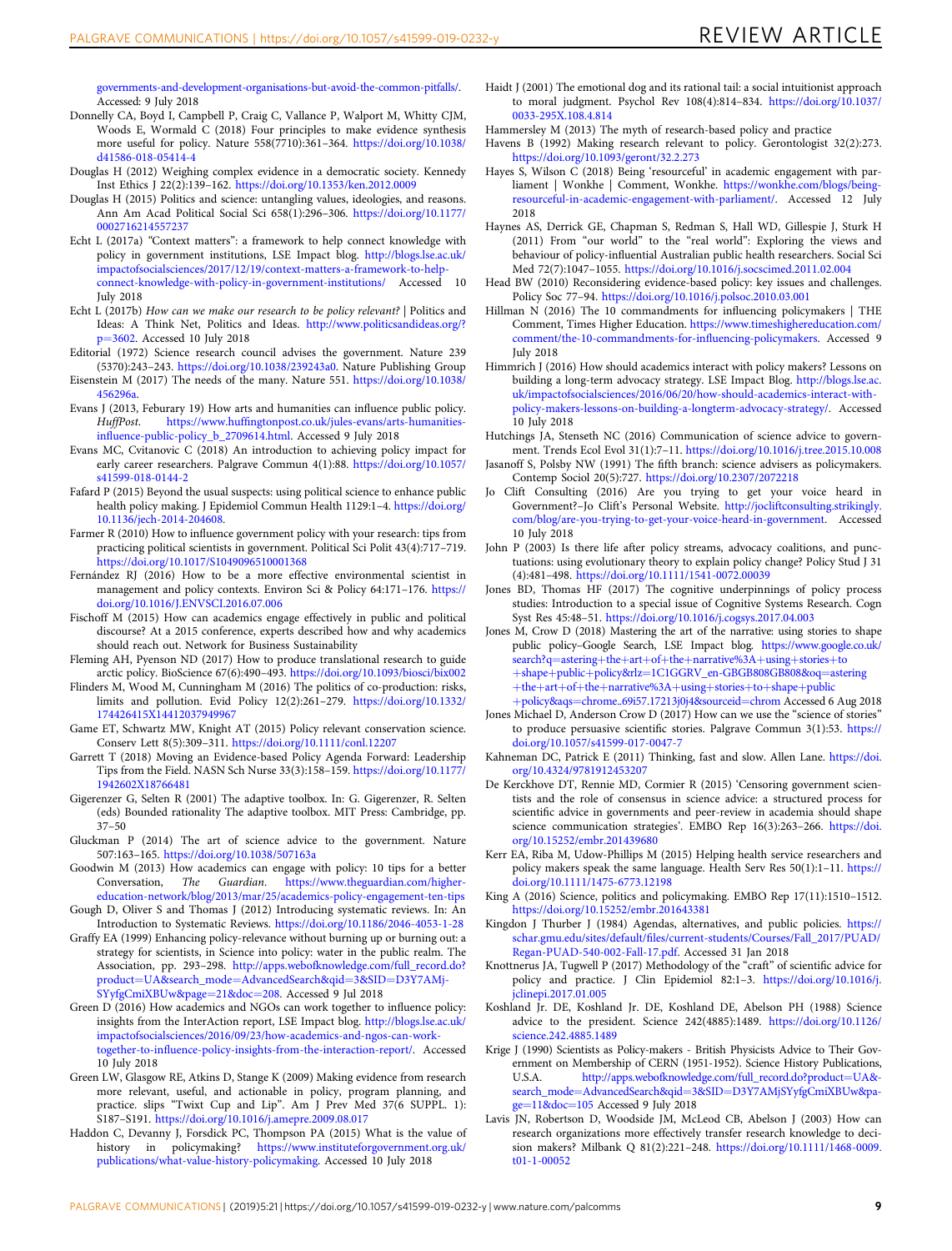- <span id="page-9-0"></span>Lawler A (1997) Academy seeks government help to fight openness law. Science 473. <https://doi.org/10.1126/science.277.5325.473>
- de Leeuw E, McNess A, Crisp B, Stagnitti K (2008) Theoretical reflections on the nexus between research, policy and practice. Critical Public Health [https://](https://doi.org/10.1080/09581590801949924) [doi.org/10.1080/09581590801949924](https://doi.org/10.1080/09581590801949924)
- Lepkowski W (1984) Heritage-foundation science policy advice for reagan. Chem Eng News 62(51):20–21. <https://doi.org/10.1021/cen-v062n051.p020>
- Lewis PG (2013) Policy thinking, fast and slow: a social intuitionist perspective on public policy processes. https://papers.ssrn.com/sol3/papers.cfm? [https://papers.ssrn.com/sol3/papers.cfm?](https://papers.ssrn.com/sol3/papers.cfm?abstract_id=2300479) [abstract\\_id](https://papers.ssrn.com/sol3/papers.cfm?abstract_id=2300479)=2300479. Accessed 17 July 2018
- Lloyd J (2016) Should academics be expected to change policy? Six reasons why it is unrealistic for research to drive policy change, LSE Impact Blod. [http://blogs.](http://blogs.lse.ac.uk/impactofsocialsciences/2016/05/25/should-academics-be-expected-to-change-policy-six-reasons-why-it-is-unrealistic/) [lse.ac.uk/impactofsocialsciences/2016/05/25/should-academics-be-expected](http://blogs.lse.ac.uk/impactofsocialsciences/2016/05/25/should-academics-be-expected-to-change-policy-six-reasons-why-it-is-unrealistic/)[to-change-policy-six-reasons-why-it-is-unrealistic/.](http://blogs.lse.ac.uk/impactofsocialsciences/2016/05/25/should-academics-be-expected-to-change-policy-six-reasons-why-it-is-unrealistic/) Accessed 9 July 2018
- Locock L, Boaz A (2004) Research, policy and practice–worlds apart?, Social Policy Soc <https://doi.org/10.1017/S1474746404002003>
- Lucey JM, Palmer G, Yeong KL, Edwards DP, Senior MJM, Scriven SA, Reynolds G, Hill JK (2017) Reframing the evidence base for policy-relevance to increase impact: a case study on forest fragmentation in the oil palm sector. J Appl Ecol 54(3):731–736. <https://doi.org/10.1111/1365-2664.12845>
- Maddox G (1996) Policy-relevant health services research: who needs it? J Health Serv Res Policy 1(3):167–168. <https://doi.org/10.1177/135581969600100309>
- Majone G (1989) Evidence, argument, and persuasion in the policy process. Yale University Press. [https://yalebooks.yale.edu/book/9780300052596/evidence](https://yalebooks.yale.edu/book/9780300052596/evidence-argument-and-persuasion-policy-process)[argument-and-persuasion-policy-process](https://yalebooks.yale.edu/book/9780300052596/evidence-argument-and-persuasion-policy-process). Accessed 17 July 2018
- Malakoff D (2017) A battle over the "best science. Science. Am Assoc Advan Sci 1108–1109. <https://doi.org/10.1126/science.355.6330.1108>
- Marshall E (1980) Advising reagan on science policy. Science 210(4472):880–881. <https://doi.org/10.1126/science.210.4472.880>
- Marshall N, Cvitanovic C (2017) Ten top tips for social scientists seeking to influence policy, LSE Impact Blog
- Masood E (1999) UK panel formed to rebuild trust in government science advice. Nature 397(6719):458. <https://doi.org/10.1038/17161>
- Maybin J (2016) How proximity and trust are key factors in getting research to feed<br>into policymaking, LSE Impact Blog. http://blogs.lse.ac.uk/ into policymaking, LSE Impact Blog. [http://blogs.lse.ac.uk/](http://blogs.lse.ac.uk/impactofsocialsciences/2016/09/12/how-proximity-and-trust-are-key-factors-in-getting-research-to-feed-into-policymaking/) [impactofsocialsciences/2016/09/12/how-proximity-and-trust-are-key-factors](http://blogs.lse.ac.uk/impactofsocialsciences/2016/09/12/how-proximity-and-trust-are-key-factors-in-getting-research-to-feed-into-policymaking/)[in-getting-research-to-feed-into-policymaking/.](http://blogs.lse.ac.uk/impactofsocialsciences/2016/09/12/how-proximity-and-trust-are-key-factors-in-getting-research-to-feed-into-policymaking/) Accessed 1 Aug 2018
- Mayer J (1982) Science advisers to the government. Science 215(4535):921. [https://](https://doi.org/10.1126/science.215.4535.921) [doi.org/10.1126/science.215.4535.921](https://doi.org/10.1126/science.215.4535.921)
- Maynard, A. (2015) Is public engagement really career limiting? Times Higher Education
- Mazanderani F and Latour B (2018) The Whole World is Becoming Science Studies: Fadhila Mazanderani Talks with Bruno Latour. Engaging Science, Technology, and Society 4(0): 284. <https://doi.org/10.17351/ests2018.237>
- Morandi L (2009) Essential nexus. how to use research to inform and evaluate public policy. Am J Prev Med 36(2 SUPPL.):S53–S54. [https://doi.org/10.1016/](https://doi.org/10.1016/j.amepre.2008.10.005) [j.amepre.2008.10.005](https://doi.org/10.1016/j.amepre.2008.10.005)
- Morgan MG, Houghton A, Gibbons JH (2001) Science and government: Improving science and technology advice for congress. Science. 1999–2000. [https://doi.](https://doi.org/10.1126/science.1065128) [org/10.1126/science.1065128](https://doi.org/10.1126/science.1065128)
- NCCPE (2018) How can you engage with policy makers? [https://www.](https://www.publicengagement.ac.uk/do-engagement/understanding-audiences/policy-makers) [publicengagement.ac.uk/do-engagement/understanding-audiences/policy](https://www.publicengagement.ac.uk/do-engagement/understanding-audiences/policy-makers)[makers](https://www.publicengagement.ac.uk/do-engagement/understanding-audiences/policy-makers). Accessed 10 July 2018
- Nichols RW (1972) Some practical problems of scientist-advisers. Minerva 10 (4):603–613. <https://doi.org/10.1007/BF01695907>
- Nichols RW (1988) Science and technology advice to government. To not know is no sin; To not ask is. Technol Soc 10(3):285–303. [https://doi.org/10.1016/](https://doi.org/10.1016/0160-791X(88)90011-5) [0160-791X\(88\)90011-5](https://doi.org/10.1016/0160-791X(88)90011-5)
- Norse D (2005) The nitrogen cycle, scientific uncertainty and policy relevant science. Sci China Ser C, Life Sci / Chin Acad Sci 48(Suppl 2):807–817. [https://](https://doi.org/10.1007/BF03187120) [doi.org/10.1007/BF03187120](https://doi.org/10.1007/BF03187120)
- Nutley SM, Walter I, Davies HTO (2007) Using evidence : how research can inform public services. Policy Press. [https://www.press.uchicago.edu/ucp/books/](https://www.press.uchicago.edu/ucp/books/book/distributed/U/bo13441009.html) [book/distributed/U/bo13441009.html.](https://www.press.uchicago.edu/ucp/books/book/distributed/U/bo13441009.html) Accessed 21 Jan 2019
- Oakley A, Strange V, Toroyan T, Wiggins M, Roberts I, Stephenson J (2003) Using random allocation to evaluate social interventions: three recent U.K. examples. Ann Am Acad Political Social Sci 589(1):170–189. [https://doi.org/](https://doi.org/10.1177/0002716203254765) [10.1177/0002716203254765](https://doi.org/10.1177/0002716203254765)
- Olander L, Polasky S, Kagan JS, Johnston RJ, Wainger L, Saah D, Maguire L, Boyd J, Yoskowitz D (2017) So you want your research to be relevant? Building the bridge between ecosystem services research and practice. Ecosyst Serv 26:170–182. <https://doi.org/10.1016/j.ecoser.2017.06.003>
- Oliver KA, de Vocht F (2015) Defining "evidence" in public health: a survey of policymakers' uses and preferences. Eur J Public Health. ckv082. [https://doi.](https://doi.org/10.1093/eurpub/ckv082) [org/10.1093/eurpub/ckv082](https://doi.org/10.1093/eurpub/ckv082)
- Oliver K, Faul MV (2018) Networks and network analysis in evidence, policy and practice. Evidence and Policy 14(3): 369–379. [https://doi.org/10.1332/](https://doi.org/10.1332/174426418X15314037224597) [174426418X15314037224597](https://doi.org/10.1332/174426418X15314037224597)
- Oliver K, Innvar S, Lorenc T, Woodman J, Thomas J (2014) A systematic review of barriers to and facilitators of the use of evidence by policymakers. BMC Health Serv Res 14(1):2. <https://doi.org/10.1186/1472-6963-14-2>
- Ostrom E (2007a) Institutional rational choice: an assessment of the institutional analysis and development framework. Theor Policy Process. 21–64. [https://](https://doi.org/10.1017/CBO9781107415324.004) [doi.org/10.1017/CBO9781107415324.004](https://doi.org/10.1017/CBO9781107415324.004)
- Ostrom E (2007b) Sustainable social-ecological systems: an impossibility. Presented at the 2007 Annual Meetings of the American Association for the Advancement of Science, "Science and Technology for Sustainable Well-Being". <https://doi.org/10.2139/ssrn.997834>
- Pain E (2014) How scientists can influence policy. Science [https://doi.org/10.1126/](https://doi.org/10.1126/science.caredit.a1400042) [science.caredit.a1400042](https://doi.org/10.1126/science.caredit.a1400042)
- Parkhurst J (2017) The politics of evidence: from evidence-based policy to the good governance of evidence. Routledge Studies in Governance and Public Policy. <https://doi.org/10.4324/9781315675008>
- Parry-Davies E, Newell P (2014, July, 21) 10 ways to make public engagement work for you | Higher Education Network | The Guardian. The Guardian. [https://](https://www.theguardian.com/higher-education-network/blog/2014/jul/21/10-ways-make-public-engagement-work-for-you) [www.theguardian.com/higher-education-network/blog/2014/jul/21/10-ways](https://www.theguardian.com/higher-education-network/blog/2014/jul/21/10-ways-make-public-engagement-work-for-you)[make-public-engagement-work-for-you](https://www.theguardian.com/higher-education-network/blog/2014/jul/21/10-ways-make-public-engagement-work-for-you). Accessed 10 July 2018
- Petes LE, Meyer MD (2018) An ecologist's guide to careers in science policy advising. Front Ecol Environ 16(1):53–54. <https://doi.org/10.1002/fee.1761>
- Petticrew M, Roberts H (2008) Systematic reviews in the social sciences: a practical guide, systematic reviews in the social sciences: a practical guide. Sociol Health Illness. <https://doi.org/10.1002/9780470754887>
- Pielke RA (2007) The honest broker: making sense of science in policy and politics. Honest Broker <https://doi.org/10.1017/CBO9780511818110>
- POST (2017) Getting your research into parliament-Author Services. [https://](https://authorservices.taylorandfrancis.com/getting-your-research-into-parliament/) [authorservices.taylorandfrancis.com/getting-your-research-into-parliament/](https://authorservices.taylorandfrancis.com/getting-your-research-into-parliament/). Accessed 9 July 2018
- Prehn T (2018, May 24) Thomas Prehn's innovation diary: What I learned at MindLab. Apolitical
- Quarmby and Quarmby S (2018) Evidence-informed policymaking: does knowledge brokering work? LSE Impact Blog
- Reed, M. and Evely, A. (2016) How can your research have more impact ? Five key principles and practical tips for effective knowledge exchange. LSE Impact blog. pp. 1–5. [http://blogs.lse.ac.uk/impactofsocialsciences/2015/07/07/how](http://blogs.lse.ac.uk/impactofsocialsciences/2015/07/07/how-can-your-research-have-more-impact-5-key-principles-tips/)[can-your-research-have-more-impact-5-key-principles-tips/.](http://blogs.lse.ac.uk/impactofsocialsciences/2015/07/07/how-can-your-research-have-more-impact-5-key-principles-tips/) Accessed 10 July 2018
- Rose DC (2015) The case for policy-relevant conservation science. Conserv Biol 29 (3):748–754. <https://doi.org/10.1111/cobi.12444>
- Sapolsky HM (1968) Science advice for state and local government. Science 160 (3825):280–284. <https://doi.org/10.1126/science.160.3825.280>
- Sebba J (2011) Getting research into policy: the role of think tanks and other mediators. LSE Impact blog. [http://blogs.lse.ac.uk/impactofsocialsciences/](http://blogs.lse.ac.uk/impactofsocialsciences/2011/03/07/getting-research-into-policy-the-role-of-think-tanks-and-other-mediators/) [2011/03/07/getting-research-into-policy-the-role-of-think-tanks-and-other](http://blogs.lse.ac.uk/impactofsocialsciences/2011/03/07/getting-research-into-policy-the-role-of-think-tanks-and-other-mediators/)[mediators/.](http://blogs.lse.ac.uk/impactofsocialsciences/2011/03/07/getting-research-into-policy-the-role-of-think-tanks-and-other-mediators/)Accessed 10 July 2018
- Shergold P (Interviewee) (2011, November, 8) Let's close the gap between academics and policy makers: Peter Shergold on changing the system. The Conversation
- Simera I, Moher D, Hirst A, Hoey J, Schulz KF, Altman DG (2010) Transparent and accurate reporting increases reliability, utility, and impact of your research: reporting guidelines and the EQUATOR Network. BMC Med 24. [https://doi.org/10.1186/1741-7015-8-24.](https://doi.org/10.1186/1741-7015-8-24)
- Simis MJ, Madden H, Cacciatore MA, Yeo SK (2016) The lure of rationality: Why does the deficit model persist in science communication? Public Underst Sci 25(4):400–414. <https://doi.org/10.1177/0963662516629749>
- Simon H (1976) Administrative behavior: A study of decision-making processes in administrative organization, PsycNET. 3rd edn. New York: Free Press. <https://psycnet.apa.org/record/1976-21554-000> Accessed 5 Feb 2019

Sloman S, Fernbach P (2017) The knowledge illusion: why we never think alone

- Smith KE, Stewart E (2015) "Black magic" and "gold dust": the epistemic and political uses of evidence tools in public health policy making. Evid Policy 11 (3):415–437. <https://doi.org/10.1332/174426415X14381786400158>
- Smith KE, Stewart E (2017) We need to talk about impact: why social policy academics need to engage with the UK's research impact agenda. J Social Policy 46(01):109–127. <https://doi.org/10.1017/S0047279416000283>
- Srinivasan TN (2000) The Washington consensus a decade later: Ideology and the art and science of policy advice. World Bank Res Obs 15(2):265–270. [https://](https://doi.org/10.1093/wbro/15.2.265) [doi.org/10.1093/wbro/15.2.265](https://doi.org/10.1093/wbro/15.2.265)
- Sturgis P, Allum N (2004) Science in society: re-evaluating the deficit model of public attitudes. Public Underst Sci 13(1):55–74. [https://doi.org/10.1177/](https://doi.org/10.1177/0963662504042690) [0963662504042690](https://doi.org/10.1177/0963662504042690)
- Sutherland WJ (2013) Review by quality not quantity for better policy. Nature 503 (7475):167. <https://doi.org/10.1038/503167a>
- Sutherland WJ, Burgman MA (2015) Policy advice: se experts wisely, Nature 317–318. <https://doi.org/10.1038/526317a>.